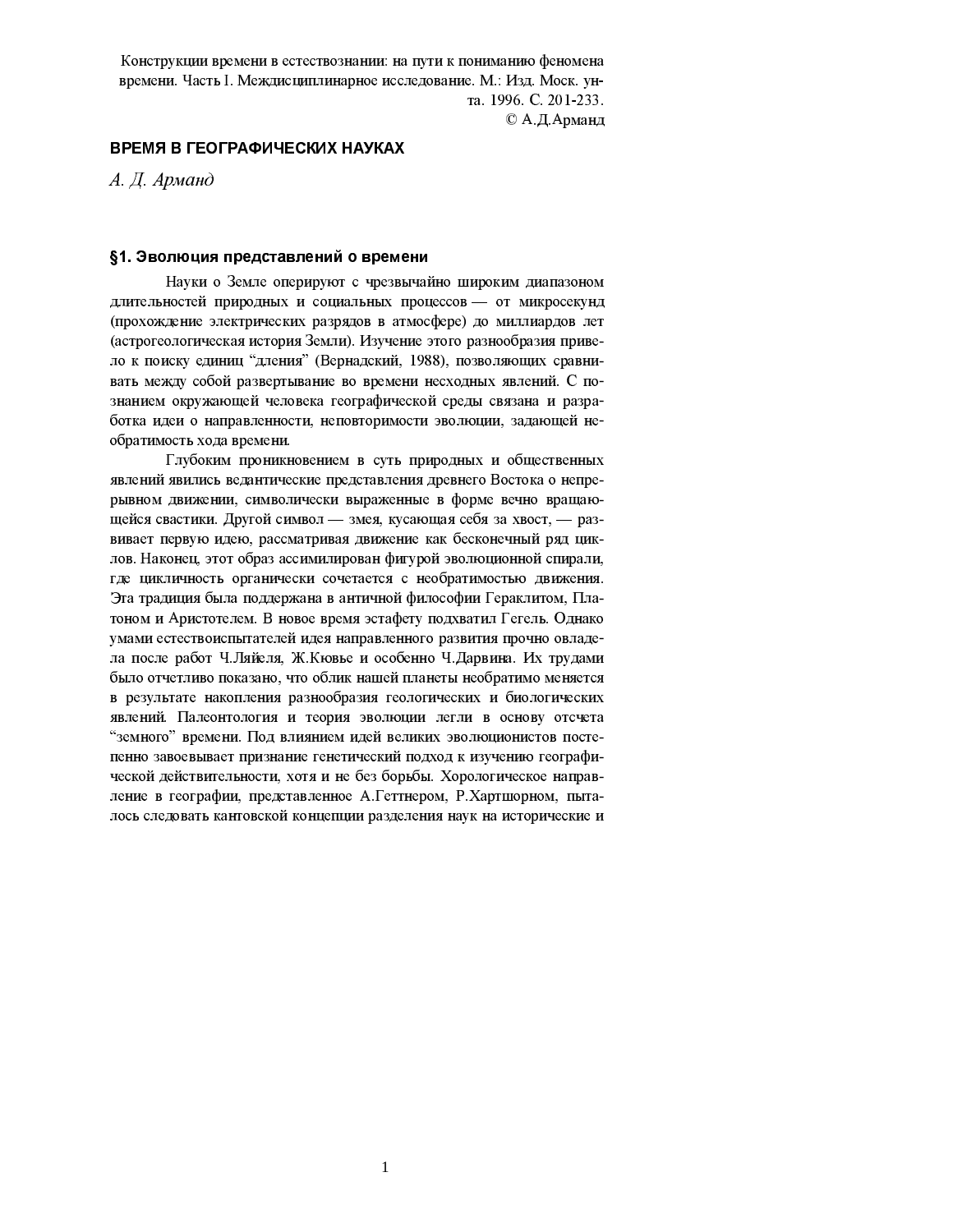хорологические. Но в работах А.Гумбольдта, К.Риттера, А.Пенка и В. Пенка, У. Девиса, В. В. Докучаева идеи развития получали все большее обоснование.

Параллельно с развитием фактологической базы наук о Земле непрерывно происходила рефлексия, разработка методологических основ этой группы дисциплин. Одним из следствий эволюции теории явилось осознание своеобразия восприятия времени в геологии и географии. Утвердилась идея неразрывной связи времени и пространства. Геологические серии напластований оказались психологически слиты с движением времени, стрела которого направлена в нормально залегающих слоях снизу вверх. Географы внесли в науку представление о ценности времени, а также об эмоциональном моменте, связанном с оценкой длительностей и давностей. "Ничто не мешает нам вводить время в наши уравнения, но при этом следует помнить, что время - это параметр, который оценивается с учетом социальных условий, а не просто величина, измеряемая в часах по Гринвичу", — пишет известный американский географ Д. Харвей (Харвей, 1974, с. 402). Очевидно, специфика восприятия времени землеведами навела В.И.Вернадского на мысль о необходимости выделения особого "биологического" времени (Вернадский, 1988). При этом представление о биологическом времени предназначалось автором для описания событий на протяжении всей геолого-геохимической истории Земли. По мысли В.И.Вернадского, время антиэнтропийного процесса развития жизни - не может опираться на термодинамический закон всеобщего увеличения энтропии. Ход биологических процессов неравномерен в отличие от геологических процессов, принимаемых за монотонные. Биологическое время, согласно представлениям В.И.Вернадского, должно измеряться собственными, биологическими единицами - поколениями. Наконец, отличие биологического времени от геологического - в субъективном восприятии его живыми организмами.

Концепция биологического времени была поддержана и развита в последние годы С.В. Мейеном (Мейен, 1983). В представлении этого автора утверждение "время течет" приобретает осмысленность при указании изменяющегося объекта. Класс объектов позволяет говорить об обобщенном для всех них времени. Так, С.В.Мейен пришел к представлению о таксономическом времени (см. главу А.А.Шарова в настоящей книге) как архетипе, некотором общем показателе для таксона организмов, живущих и вымерших. Показатель характеризует общее свойство. которое сохраняется, когда мы отбрасываем все индивидуальные отличия особей и таксонов низшего ранга. Такой подход раскрывал дополнитель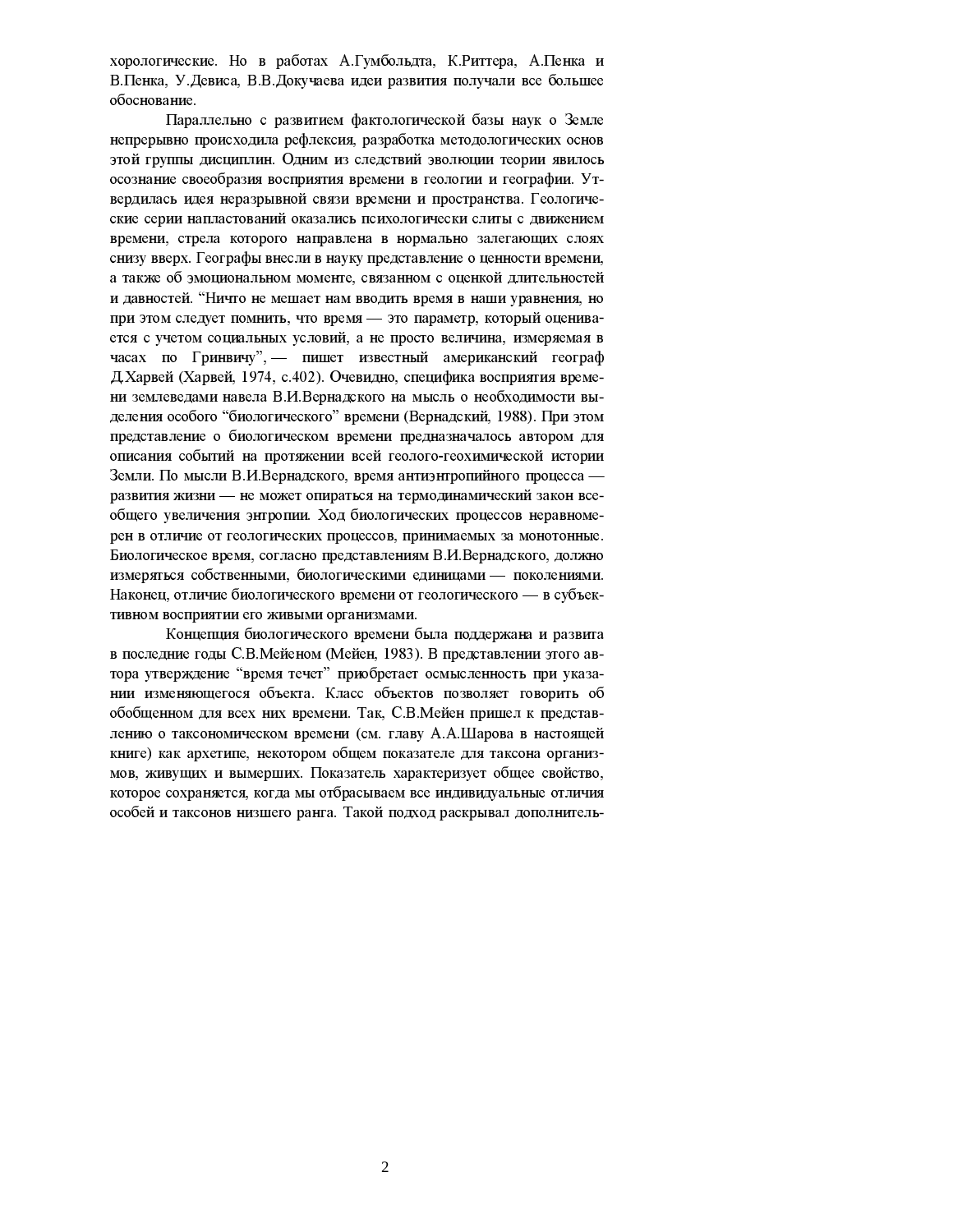ные возможности для исследователя, в частности, облегчал проведение внутритаксономических экстраполяций.

Наряду с биологическим временем было введено время геологическое (Развитие..., 1982). Стало очевидно, что практически любые объекты или группы взаимосвязанных объектов, а точнее, преобразующие их процессы, допускают представление о собственном, частном времени. Это не исключает возможности одновременного использования общего для всех эталонного времени. За последнее по установившейся традиции принимается астрономическое время с поправками на неравномерность движения планет или идеализированное, так называемое физическое, время. Так, в геологии произошло "раздвоение" на реальное геологическое время, под которым понимаются специфические хронологические отношения геологических объектов, и концептуальное геологическое время, совпадающее с временем физическим (Симаков, 1977). Социальные процессы стало возможным описывать в координатах экономического времени, под которым понимается совокупность экономических процессов (Мэнеску, 1986).

Открывшаяся таким образом почти неограниченная возможность создавать новые системы исчисления времени, обслуживающие более или менее частные комплексы событий в окружающей реальности, заставляет вернуться к истокам представлений о времени и попытаться ответить по крайней мере на два кардинальных вопроса: что мы измеряем, измеряя длительность или хронологическую удаленность событий, и какие условия должны быть выполнены для введения новой системы отсчета времени.

Логически возможны две симметричные точки зрения относительно того, что мы измеряем, определяя длительность события. Вопервых, можно говорить, что определяется некоторая характеристика самого события или процесса, происходящего в ньютонианском независимо идущем времени. Ничего нового о самом времени мы при этом не узнаем. Во-вторых, имеет право на жизнь и другая точка зрения, согласно которой время - это и есть реально совершающиеся процессы. Измеряя длительность чего-либо, мы определяем свойство зависимой от процесса переменной — времени, связанного с этим процессом. По существу, решается вопрос, что первично, что является первопричиной видимых изменений в окружающем нас мире: ход Времени или другая причина, которую можно назвать Энергией или Законом всеобщего развития и т.д. Как показал В.И.Вернадский, вторая точка зрения все более завоевывает умы ученых (Вернадский, 1988).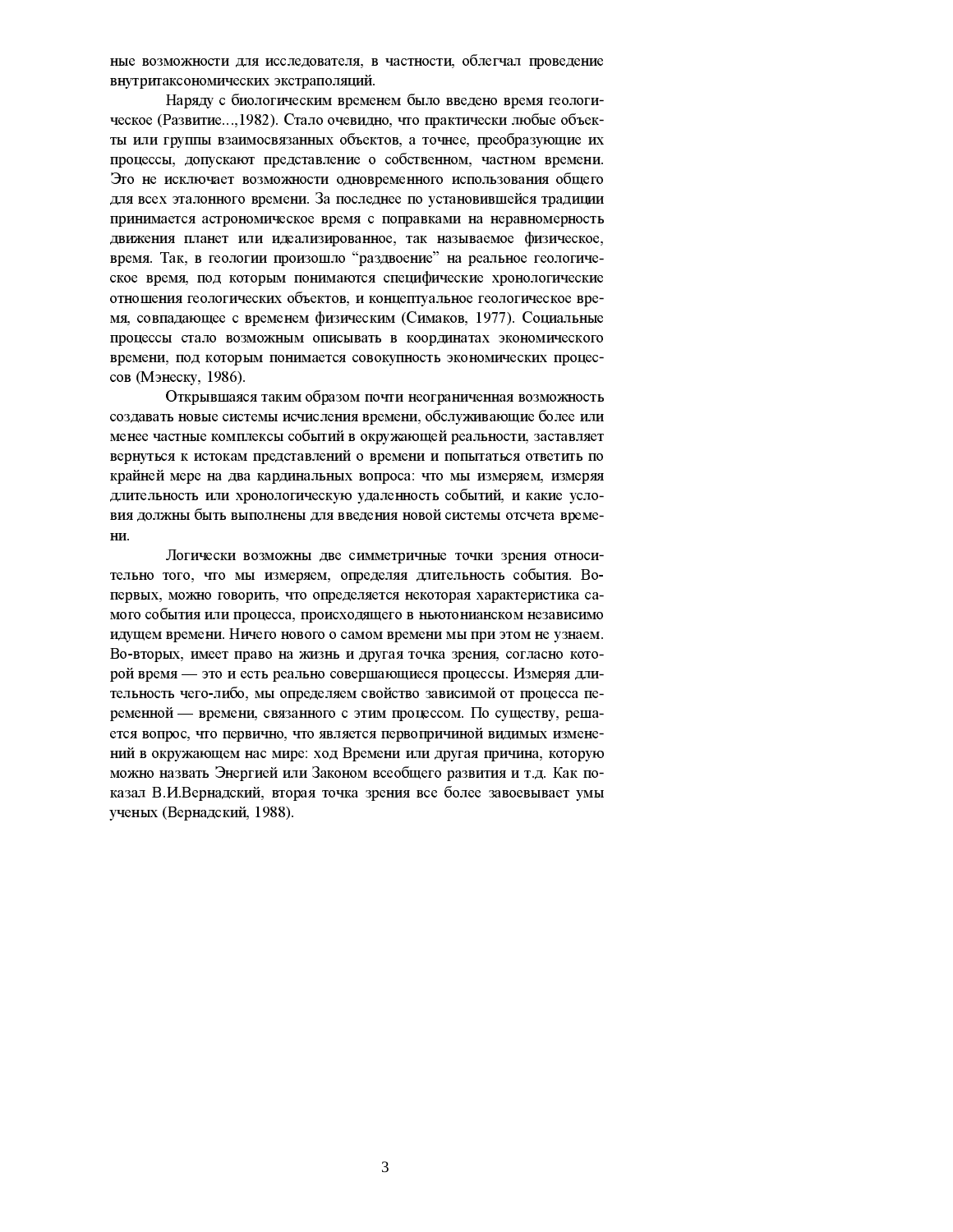Для наук о Земле, имеющих дело с огромным разнообразием процессов, распределенных по сильно растянутой шкале временных характеристик, решение указанной проблемы имеет большое значение. Все чаще исследователи становятся последователями концепции о существовании специфического геологического времени или даже множества геологических времен (Круть, 1978). Тем не менее пока нет оснований говорить о том, что дисциплины геолого-географического цикла представили какое-либо решающее обоснование одной или другой точки зрения.

На практике, однако, в обоих случаях измерения производятся с одной и той же целью: получить возможность сравнить длительность интервала или скорость процесса с длительностью другого интервала или скоростью другого процесса. Различается лишь интерпретация результата. В первом случае результат эксперимента несет чисто прагматическую нагрузку, во втором — подразумевается, что он выявляет некоторое скрытое онтологическое содержание. Чтобы не заводить обсуждение проблемы слишком далеко, в данной статье мы будем оперировать с нейтральным понятием "характерное время" (Ляпунов, 1968) процесса или отвечающего ему комплекса материальных тел, оставив толкование понятия в первом или во втором смысле на §7.

Для пояснения содержания понятия "характерное время" рассмотрим второй из поставленных выше вопросов: какие условия должны быть выполнены для введения новой системы отсчета времени?

## §2. Характерное время

Социальный опыт человечества привел к выработке представления о времени как о векторе. Это накладывает ограничение на характер процессов, пригодных для выполнения роли измерителей времени. Процесс должен быть, во-первых, необратимо направленным и таким образом задавать направление "стреле времени". Во-вторых, происходящие изменения не могут быть непрерывными и однородными. Их количественные и качественные характеристики должны меняться. Изменения могут служить "метками", позволяющими квантовать процесс и таким образом задавать единицу для сопоставления длительности процессов. Длительность событий, важных для идентификации данного процесса, вторая, скалярная характеристика характерного времени. Очевидно, на роль измерителя времени не годятся полностью замкнутые циклические процессы, так же как процессы в высокой степени равномерные, "безэнтропийные" (Уилсон А., Уилсон М., 1968). Примером изменений замкнутого типа может служить синтез и распад молекул в условиях химического равновесия, обращение Земли вокруг Солнца, если отвлечься от движения солнечной системы в пределах Галактики и необратимого расходования ядерной энергии. Для того чтобы солнечный хронометр мог вы-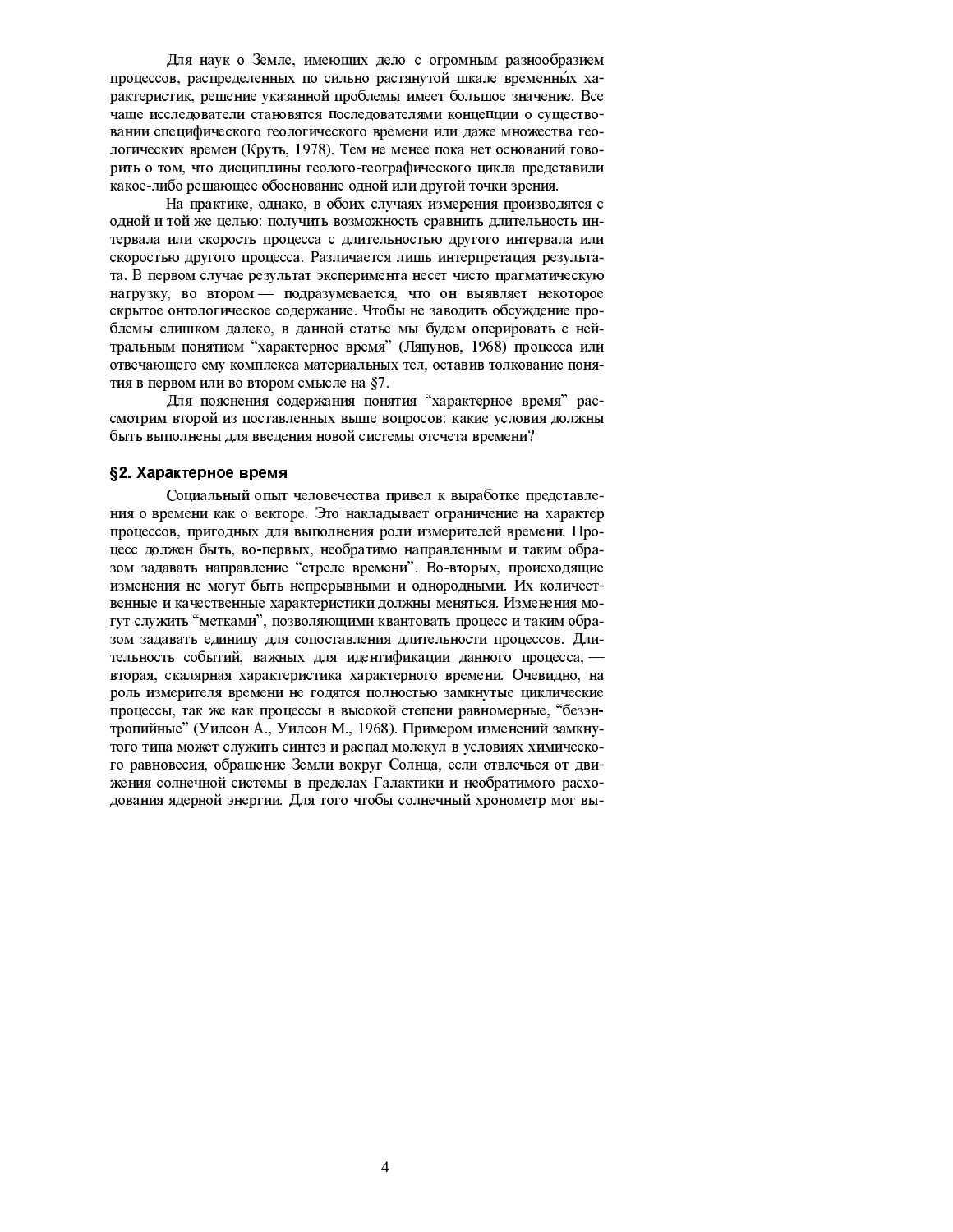полнять свою функцию, его пришлось дополнить искусственным "счетчиком оборотов" — направленным процессом отрывания листков календаря. Однородный, не содержащий "меток" направленный процесс можно представить, наблюдая течение спокойной реки, не несущей на поверхности соринок, пены и завихрений.

Приборы, специально созданные для измерения времени, обладают двумя указанными свойствами. Они формируют необратимый процесс, на котором отмечаются характерные точки для определения скорости измеряемого прибором времени. Солнечные, песочные, водяные, гиревые, пружинные часы - все основаны на этом принципе.

В неживой природе отчетливой направленностью обладают такие процессы, как выравнивание рельефа, формирование магматических и осадочных горных пород (в интервалах между повторными горообразованиями, расплавлениями и размываниями), выветривание пород и другие. На уровне живой материи необратимость характеризует жизненный цикл развития клетки, организма, вида, начальную и восстановительную сукцессию биоценоза и вместе с ним - почвы. Неповторимость этапов эволюции жизни на Земле создала возможность для разработки геохронологии. Точно так же необратимая последовательность исторических событий позволила создать хронологию человеческого общества.

Понятие "характерное время" призвано дать представление об относительной скорости протекания изучаемых явлений (таблица). Чем больше характерное время, тем меньше скорость. Выбор единицы времени в науках о Земле (Арманд, Таргульян, 1974) в большой степени зависит от характера изменений.

Проще всего выделение основной единицы происходит в тех случаях, когда на необратимый процесс накладываются гармонические колебания или какой-то циклический процесс. Период одного полного цикла



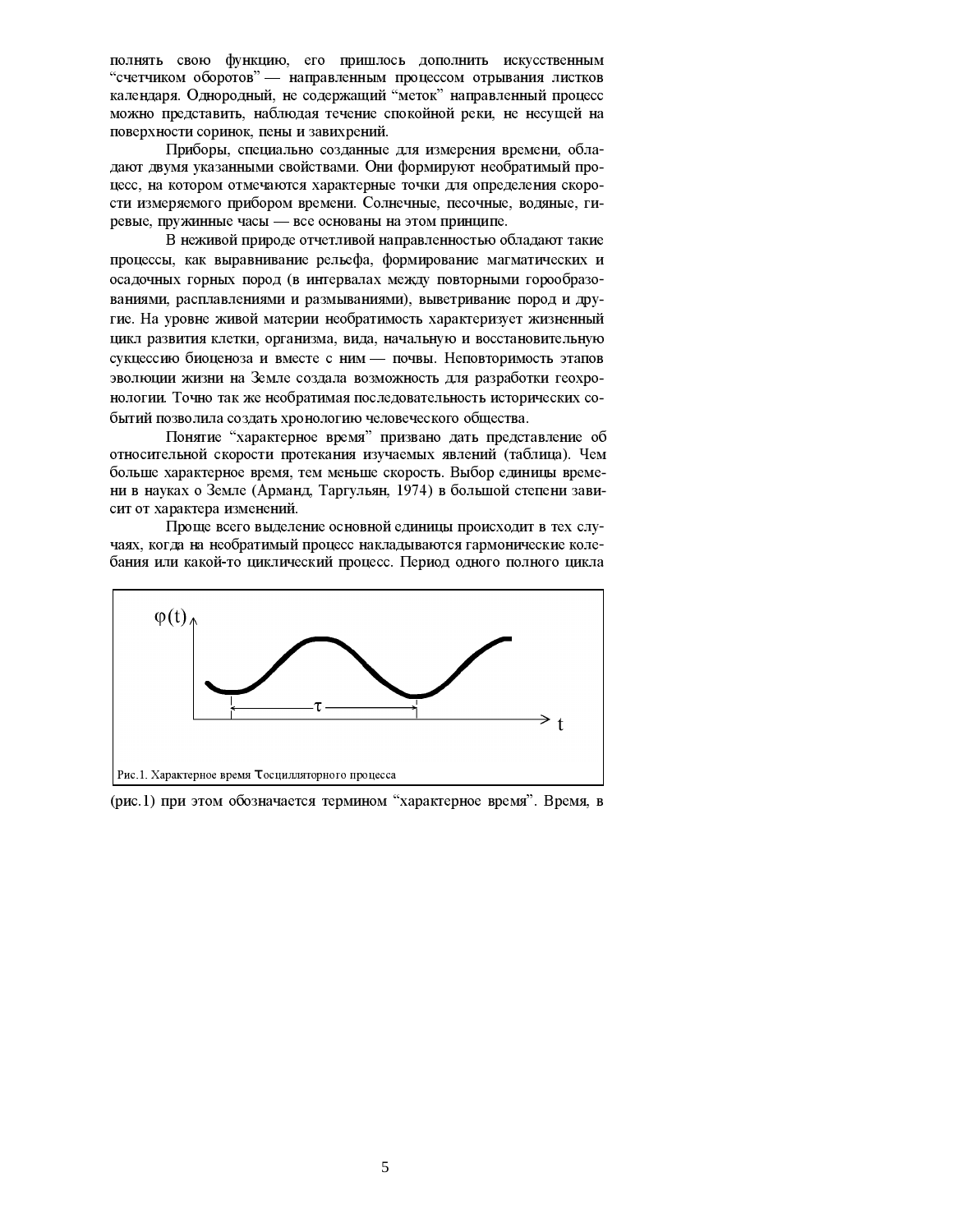котором протекают все биосферные процессы, естественным образом расквантовано геофизическими циклами на сутки, месяцы (лунные), годы и другие периоды.

 $T$ аблица

| Характерное       | Литосфера                                                                             | Атмосфера                                                          | Педосфера                                                                               |
|-------------------|---------------------------------------------------------------------------------------|--------------------------------------------------------------------|-----------------------------------------------------------------------------------------|
| время, лет        |                                                                                       |                                                                    |                                                                                         |
| 10 <sup>9</sup>   | Массообмен<br>кристаллических пород                                                   |                                                                    |                                                                                         |
| 10 <sup>8</sup>   | Геологические циклы.<br>Массообмен осадочных<br>пород                                 | Большие климатичес-<br>кие циклы                                   |                                                                                         |
| 10 <sup>7</sup>   | Выравнивание горных<br>систем                                                         | Обменный цикл<br>кислорода                                         |                                                                                         |
| 10 <sup>6</sup>   | Выравнивание<br>структурных форм<br>рельефа                                           | Обменный цикл<br>углерода                                          | Формирование зрелого<br>минералогического                                               |
| 10 <sup>5</sup>   | Выравнивание аккуму-<br>лятивных форм рельефа                                         | Климатические<br>колебания в пределах<br>ледникового периода       | профиля почвы и коры<br>выветривания                                                    |
| $10^4$            | Прецессия земной оси                                                                  |                                                                    | Формирование зрелого<br>дифференцированного по<br>морфологии и химизму<br>профиля почвы |
| 10 <sup>3</sup>   |                                                                                       | Климатические коле-<br>бания в пределах ис-<br>торического периода | Формирование зрелого<br>гумусового профиля                                              |
| 10 <sup>2</sup>   | Эпейрогенические циклы                                                                | 90 летний<br>климатический цикл                                    | Формирование зрелого<br>карбонатного профиля<br>почвы                                   |
| 10 <sup>1</sup>   |                                                                                       | Декадные клима-<br>тические колебания<br>(солнечный цикл)          | Биологический кругово-<br>рот веществ в почве                                           |
| 10 <sup>0</sup>   |                                                                                       | Сезонный<br>метеорологический<br>цикл                              | Формирование профиля<br>легкорастворимых ве-<br>ществ, рН                               |
| $10^{-1}$ (месяц) | Выравнивание микро-<br>форм рельефа в песке,<br>снегу, пыли. Приливы в<br>земной коре |                                                                    |                                                                                         |
| $10^{-2} (день)$  |                                                                                       | Циклоны. Суточный<br>метеорологический<br>цикл                     | Влажность и температура<br>поверхностных гори-<br>зонтов почвы                          |
| $10^{-3}$         |                                                                                       |                                                                    |                                                                                         |
| $10^{4}$ (час)    |                                                                                       | Внутрисуточные ко-<br>лебания погоды                               |                                                                                         |
| $10^{-5}$ (мин)   | Микросейсмы                                                                           | Минутные колебания<br>погоды                                       |                                                                                         |

Характерные времена геолого-географических процессов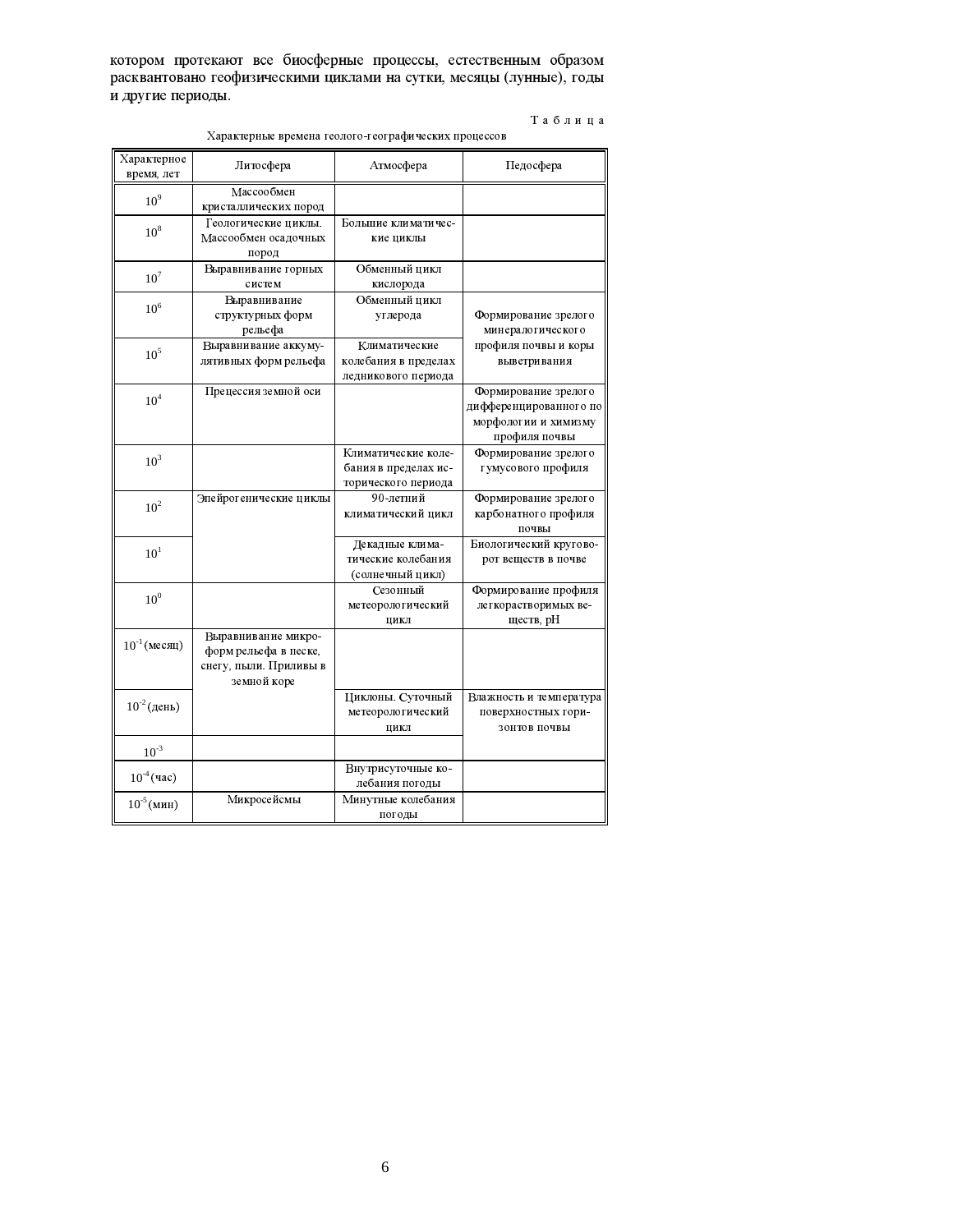Продолжение таблицы

| Характер-<br>ное время,<br>лет | Биосфера                                                   | Гидросфера                                                                | Электромагнитное поле                                                                 |
|--------------------------------|------------------------------------------------------------|---------------------------------------------------------------------------|---------------------------------------------------------------------------------------|
| 10 <sup>9</sup>                |                                                            |                                                                           |                                                                                       |
|                                |                                                            |                                                                           |                                                                                       |
| 10 <sup>8</sup>                |                                                            | Обмен натрия в океане                                                     |                                                                                       |
| $10^7$                         |                                                            | Обмен магния в океане                                                     |                                                                                       |
| 10 <sup>6</sup>                |                                                            | Обмен калия, кальция и<br>углерода в океане                               |                                                                                       |
| 10 <sup>5</sup>                |                                                            |                                                                           | Инверсии геомагнитного<br>поля                                                        |
| 10 <sup>4</sup>                |                                                            | Формирование<br>равновесного<br>химического состава<br>озерных вод        |                                                                                       |
| 10 <sup>3</sup>                |                                                            | Саморазвитие покровного<br>ледника. Обмен<br>алюминия и титана в          | Западный дрейф,<br>постоянная времени<br>земного динамо                               |
| 10 <sup>2</sup>                | Формирование зрелого<br>древесного яруса<br>растительности | океане. Саморазвитие<br>горного ледника                                   | 60-летняя вариация<br>геомагнитного поля                                              |
| 10 <sup>1</sup>                | Формирование травя-<br>ного яруса, популя-                 | Антропогенное<br>эвтрофирование озер                                      | 11 летний цикл<br>солнечной активности                                                |
| $10^{0}$                       | ции мышевидных гры-<br>зунов, популяции<br>насекомых       | Метаморфизация<br>снежного покрова.<br>Сезонный гидро-<br>логический цикл | Сезонный цикл внешнего<br>геомагнитного поля                                          |
| $10^{-1}$ (месяц)              | Формирование<br>микробоценозов.<br>Суточные биоциклы       | Выравнивание уровня<br>грунтовых вод                                      | Пересечение секторов<br>планетного поля.<br>27-дневная вариация<br>геомагнитного поля |
| $10^{-2}$ (день)               |                                                            | Суточные<br>гидрологические циклы,<br>приливы                             | Суточная вариация<br>геомагнитного поля.<br>Магнитные бури                            |
| $10^{-3}$                      |                                                            | Угасание волнения в<br>морях                                              |                                                                                       |
| $10^{-4}$ (час)                |                                                            | Выравнивание уровня<br>мелких водоемов                                    | "Бухты" магнитного поля                                                               |
| $10^{-5}$ (мин)                |                                                            |                                                                           | Короткопериодические<br>колебания магнитного<br>поля                                  |

 $\ast$ Примечание. Для величин, помеченных звездочкой, за характерное время принято среднее время пребывания вещества в данной среде (Ярошевский, 1988).

Если процесс имеет асимптотический характер (рис.2), то за меру интенсивности затухания процесса принимается время, потребное для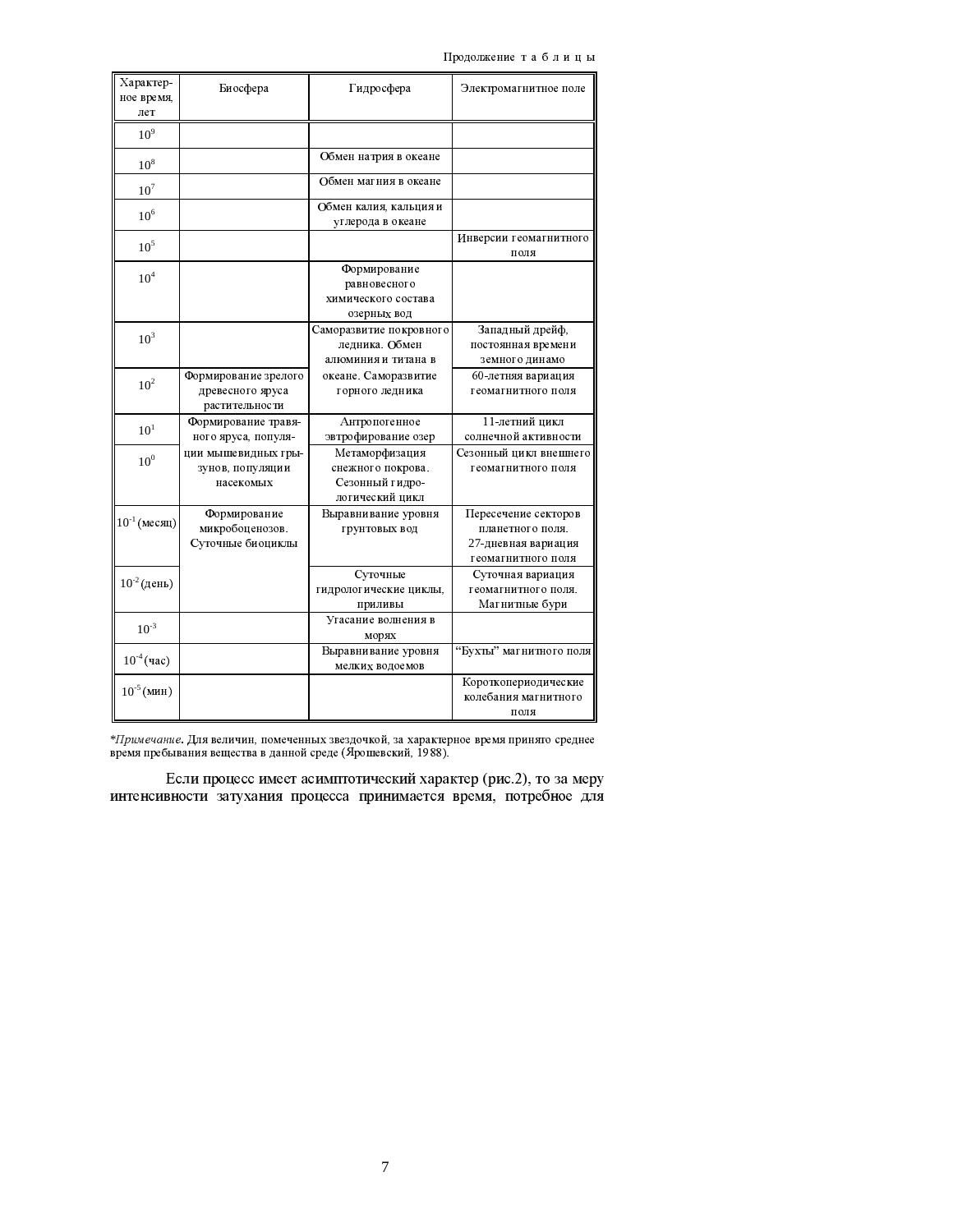уменьшения параметра вдвое или в е =  $\epsilon$ 2,72 раза (время релаксации). Так, характерным временем превращения радиоактивных элементов счи-



тается период полураспада. Временем снижения гор и возвышенностей наполовину можно измерять скорость денудации, выравнивания рельефа. Процессы, идущие с ускорением по закону, близкому к параболическому, описываются характерным временем, равным времени удвоения представляющей этот процесс величины. Этим показателем удобно характеризовать, например, рост населения Земли или популяции животных, происходящих от одного предка.

Менее однозначно определяется характерное время для комплексных процессов, описываемых, например, кривой в форме затухаю-

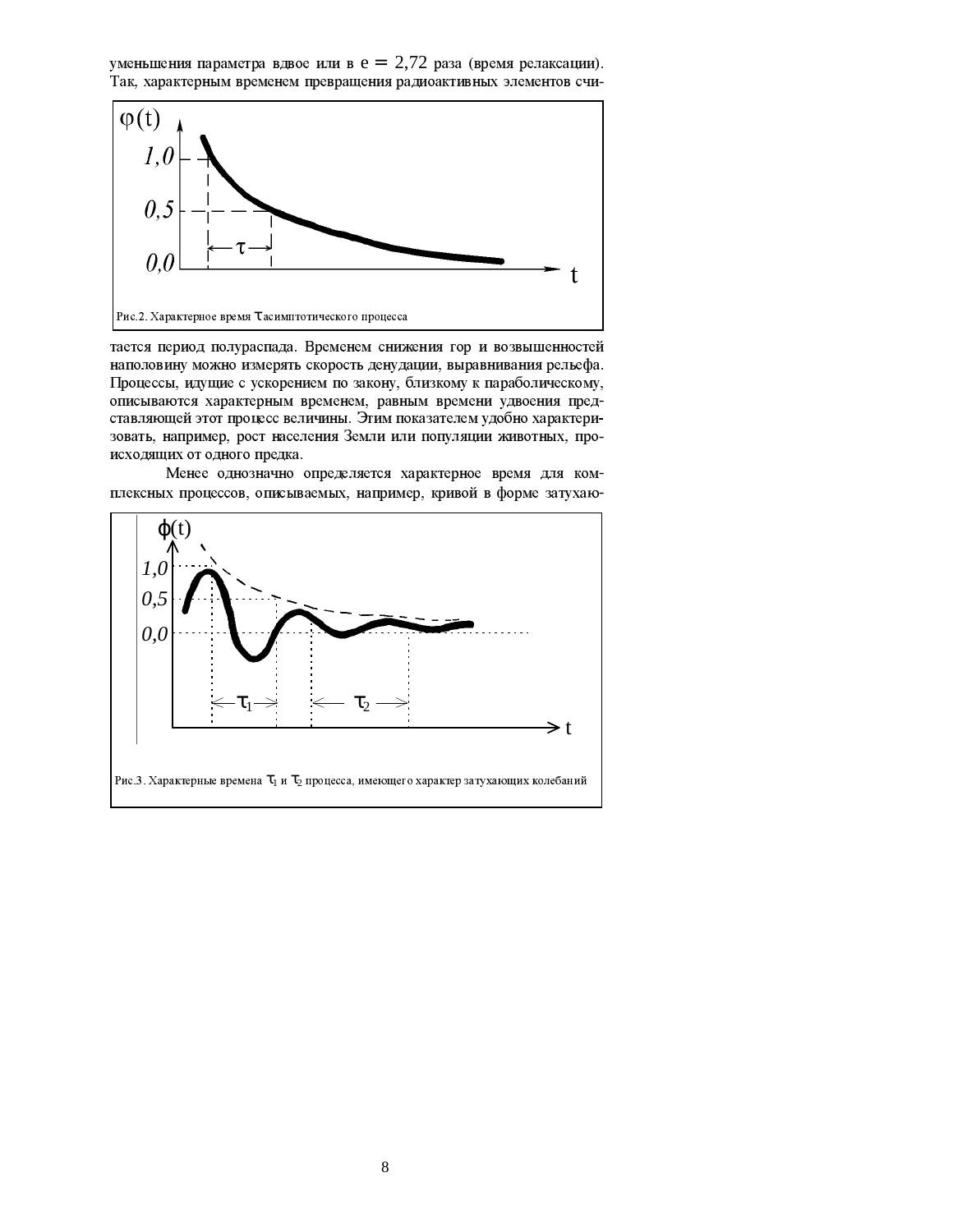

Рис. 4. Характерные времена  $\tau_1$ ,  $\tau_2$  и  $\tau_3$  процесса, в котором совмещаются асимптоты двух порядков





или в форме наложенных гармонических колебаний (рис.6). Очевидно, здесь каждый элементарный процесс, входящий в состав комплексного, может описываться своим характерным временем. Единой меры скорости для таких сложных явлений, как изменение климата, почвообразование или социальный прогресс, не существует, их может быть много. Поэтому употребление понятия "характерное время" в этих случаях должно сопровождаться пояснениями, какие изменения имеются в виду.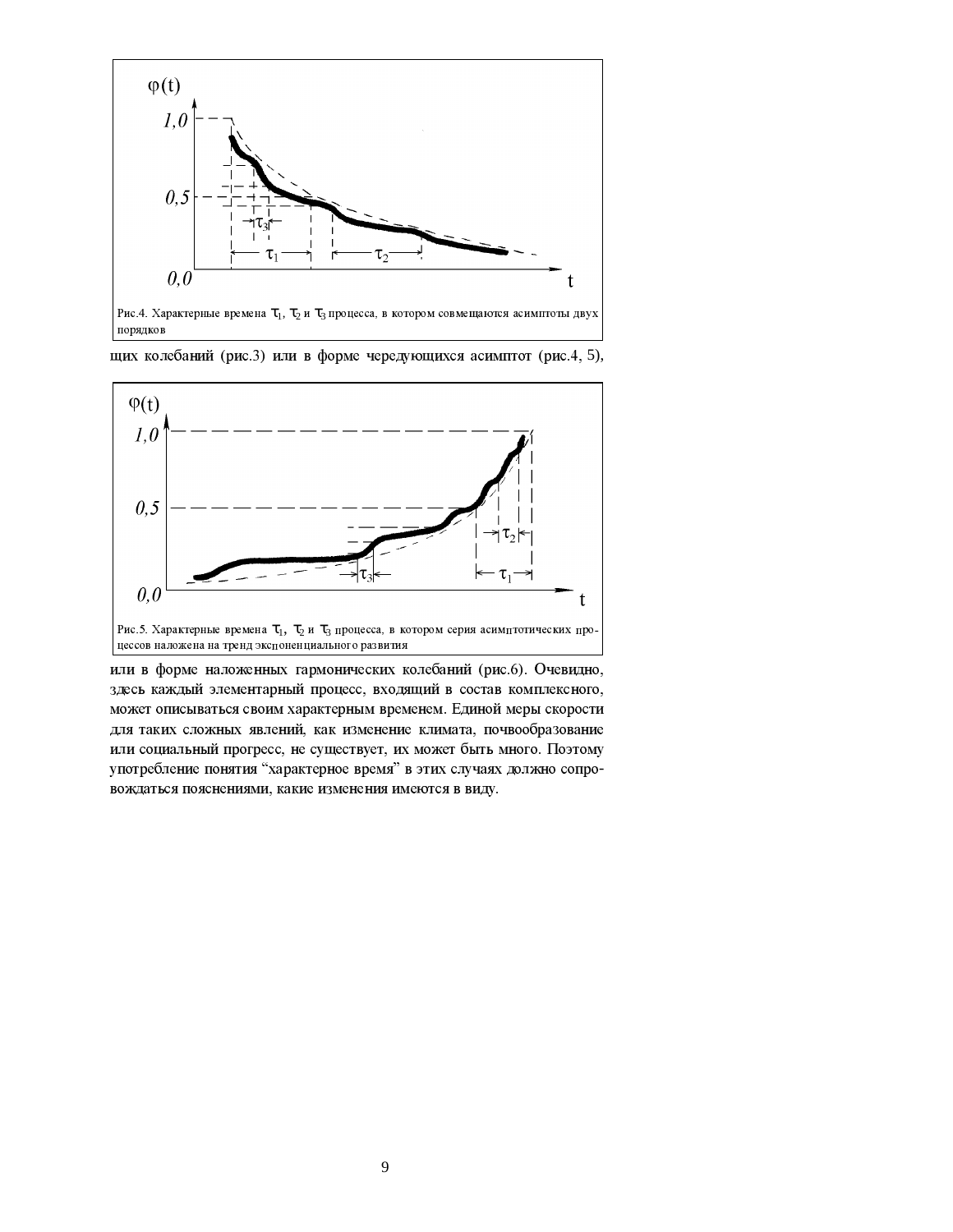

Большинство природных процессов подчиняется ритмам, которые, однако, не строго следуют закону гармонических осцилляций, а несут в себе и случайную составляющую. В качестве характерного времени в этих случаях приходится брать средний период колебания, средний период релаксации или удвоения.

Для задания стрелы времени естествоиспытатели получили два физически противоположных, но направленных в одну сторону ряда процессов: возрастания энтропии и возрастания разнообразия, или, в широком смысле слова, информации. Оба принципа используются при создании хронологии биосферы. Энтропийный отсчет времени лежит в основе радиоуглеродных методов измерения времени, датирования по разрушению костных остатков в палеонтологии и минералов в литологии, при определении возраста рельефа и др. Негэнтропийные процессы позволяют выстроить во временной ряд палеонтологическую летопись природы, помогают упорядочить развертывающиеся на Земле события человеческой истории, идентифицировать стадии сукцессий растительности и т.п.

Для создания хронологической последовательности событий, однако, нужны еще точки отсчета, метки. Разнообразие природных процессов предоставляет исследователям богатый набор подходящих для этого характерных явлений.

Наиболее простыми и, вероятно, первыми среди использованных для этой цели были выдающиеся уникальные события в истории биосферы. Подобно библейскому всемирному потопу они позволили отделить то, что произошло "до" от возникшего "после". В истории Земли важнейшими из таких меток были возникновение атмосферы и гидросферы, появ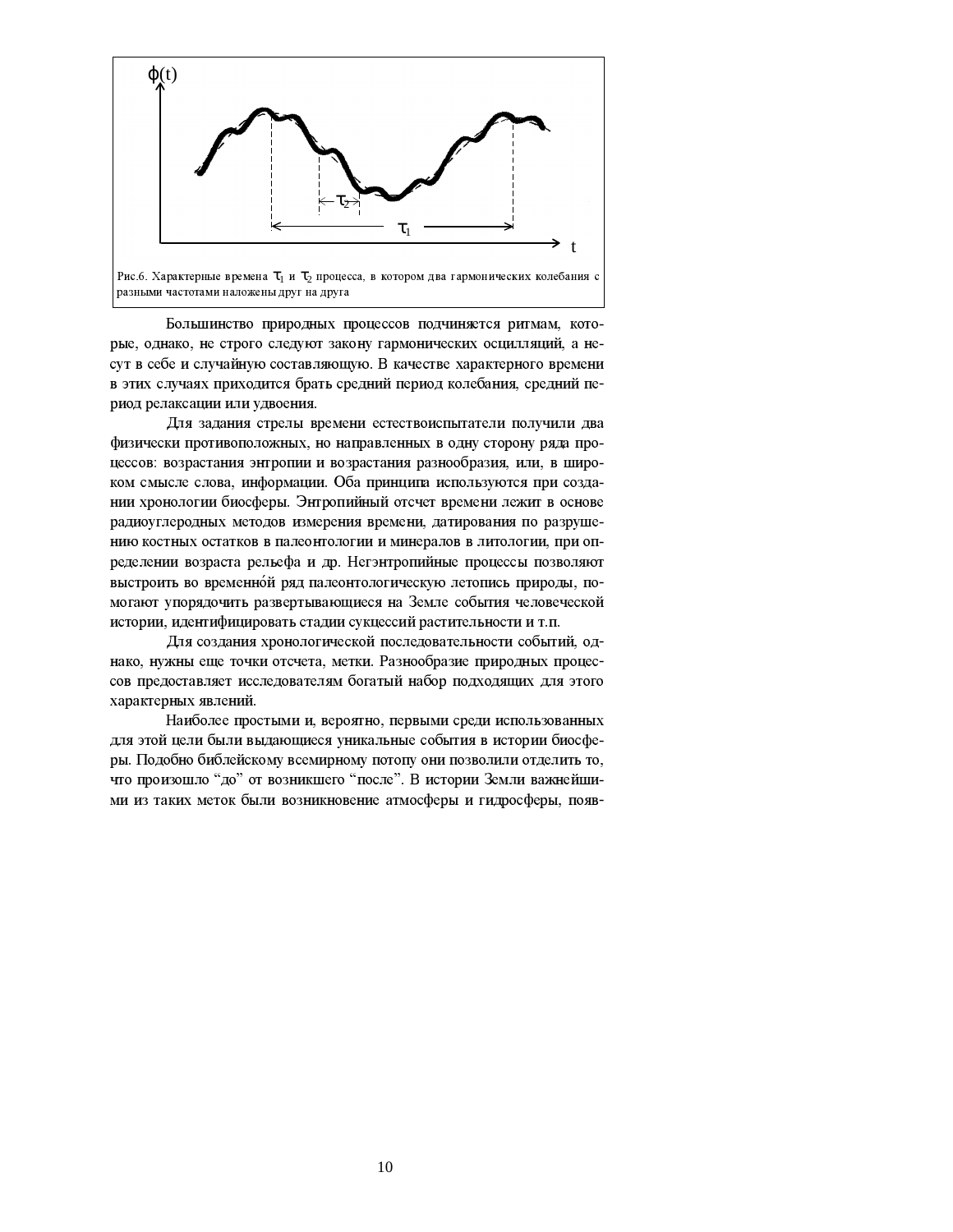ление жизни, образование кислородной атмосферы, выход организмов на сушу, появление млекопитающих, появление человека, начало последнего ледникового периода, начало истории человеческого общества, великие географические открытия. Для каждого живого существа важнейшими пунктами его истории являются моменты рождения и смерти.

Однако для увязывания между собой сложнейшей сети событий больше подходят ритмично повторяющиеся явления. Два наиболее устойчивых ритма легли в основу временных шкал, позволивших выстроить хронологию биосферы и человеческого общества. В роли маятника выступила Земля, ее вращение вокруг своей оси, задавшее суточный ритм, и обращение вокруг Солнца с периодом в год. Для более коротких и более длительных интервалов времени не нашлось естественных балансиров с таким же равномерным ходом, но оказалось не столь уж сложным раздробить в нужное число раз эти временные единицы или объединить их в длительности с любым числом единиц в показателе степени.

Этот эталон скорости хода времени позволил выявить в окружающей нас природе и в нас самих множество циклических процессов с более или менее постоянным периодом, с большей или меньшей физической замкнутостью циклов<sup>1</sup>. Вот некоторые из них: орогенические циклы, колебания климата от 2-3-летних до смен, сопоставимых с длительностью геологических эр, колебания солнечной постоянной, эпейрогенические колебания земной коры, колебания речного стока, океанские приливы, сейши и ветровые волны на водных поверхностях. Многие из естественных ритмов прямо или опосредованно связаны друг с другом, кратны один другому. В зависимости от них находятся также важные социальные и социально-географические ритмы, такие как миграции народов, расцвет и упадок культур (Гумидев, 1979), засухи (Раунер, 1976), эпидемии, распространение насекомых-вредителей сельского хозяйства (Чижевский, 1976).

Это многообразие циклов, вероятно, следует разделить на две группы: собственные колебания и ритмы, навязанные системами более высокого ранга. Очевидно, например, что сезонные и суточные преобразования ландшафтов, ритмы сельскохозяйственных работ, морские приливы и отливы в первую очередь определяются явлениями геофизическими, внешними для них. С другой стороны, сейши Байкала или Каспийского моря, хотя и стимулируются посторонними причинами - пере-

 $^1$  Физически полностью замкнутый цикл понимается как полный возврат системы к одному и тому же состоянию на каждом витке.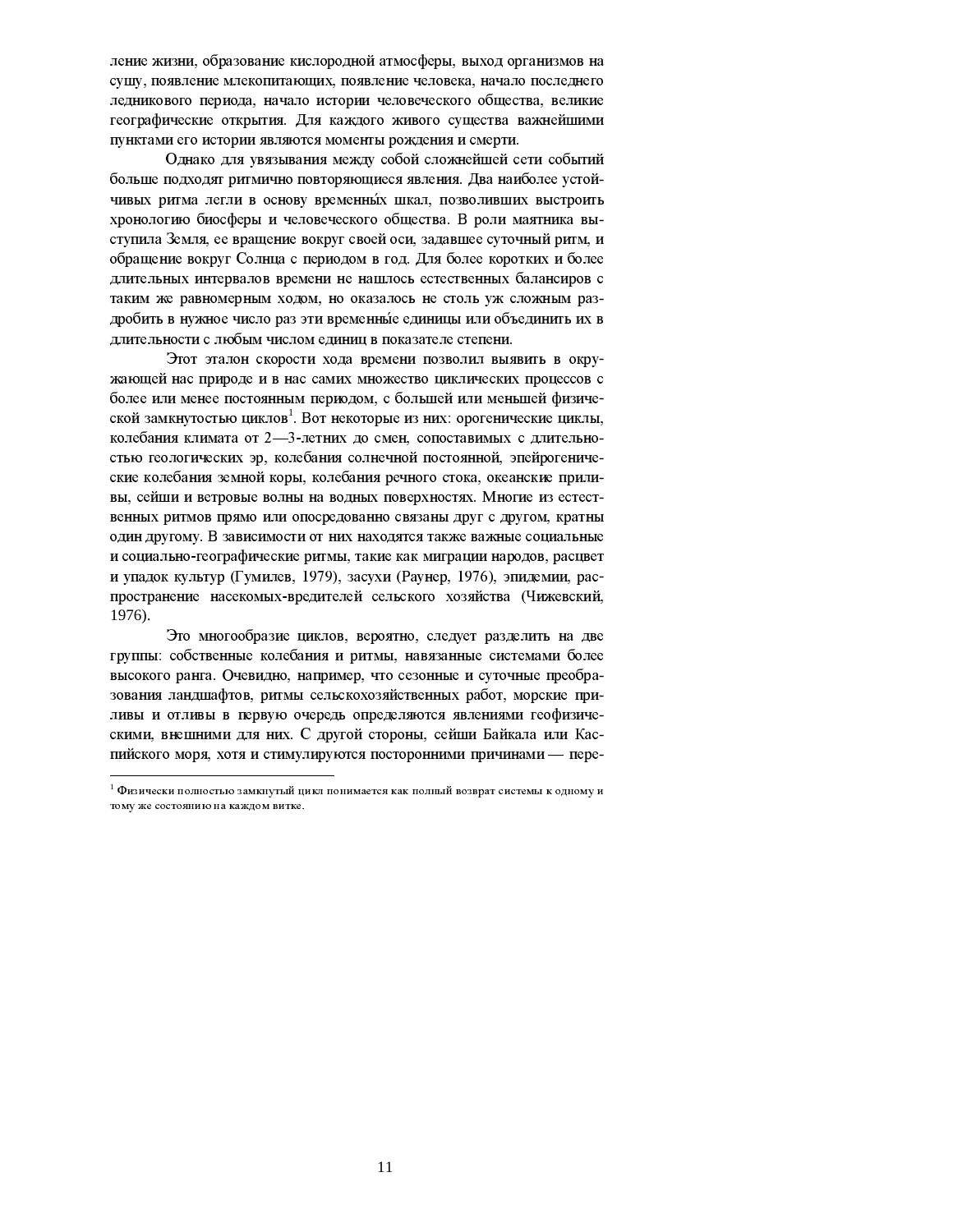падами атмосферного давления - подчинены ритму, заданному массой колеблющейся воды и формой ванны. Колебательные контуры, осцилляторы широко распространены в неживой природе. Еще более многочисленны и разнообразны они в системах биологических и социальных. Достаточно вспомнить спектр биоритмов, которые управляют функциями человеческого организма. Однако, как показывают наблюдения, частоты биологических и социальных пульсаций не закреплены жестко, могут меняться иногда в довольно широких пределах (в несколько раз). Это позволяет соответствующим системам посредством резонансной подстройки синхронизировать свои колебания с наиболее сильными внешними воздействиями. При этом достигается минимизация энергетических затрат. Возможность подстройки объясняет повсеместную распространенность циркадных и сезонных биологических ритмов, а также соответствующих ритмов в общественной жизни людей. Это осциляции, которые нельзя назвать ни автоколебаниями, ни колебаниями в полном смысле вынужденными. Скорее их можно определить как наведенные, синхронизированные колебания. Самостоятельность сезонных ритмов растительности умеренной полосы показал, например, Г.Ф.Хильми (1966). Им было установлено, что листопадные породы деревьев реагируют не непосредственно на ухудшение погодных условий осенью, а на сигнал-предшественник укорочение светового дня. Сигнал вводит в действие генетически запрограммированную цепочку реакций: эвакуацию из листьев питательных веществ, образование пробкового слоя на черешках и т. п., т. е. осуществляет подстройку собственного ритма.

За исключением небольшого числа ритмов с относительно строго фиксированной частотой. системы географического масштаба  $(10^{1}-10^{7}$ м) во многих случаях меняются с переменной периодичностью. Изменения могут быть направленными или более или менее случайными. Палеонтологией зафиксировано ускорение во времени по мере развития жизни на Земле. Если считать астрономическую единицу времени год - постоянной, то количество таксонов одного порядка, возникающих за одинаковый период, с течением времени увеличивается (Ермолаев, 1975). Историческая наука также позволяет утверждать, что происходит сокращение интервалов между "метками", задающими темп развития общества. - выдающимися открытиями, изобретениями, рождением кардинальных религиозно-философских учений и др. Можно думать, что тут мы являемся свидетелями проявления некоторого общего закона самоорганизации материи, согласно которому возникновение новой информации в эволюционных процессах происходит ускоренно, по экспоненте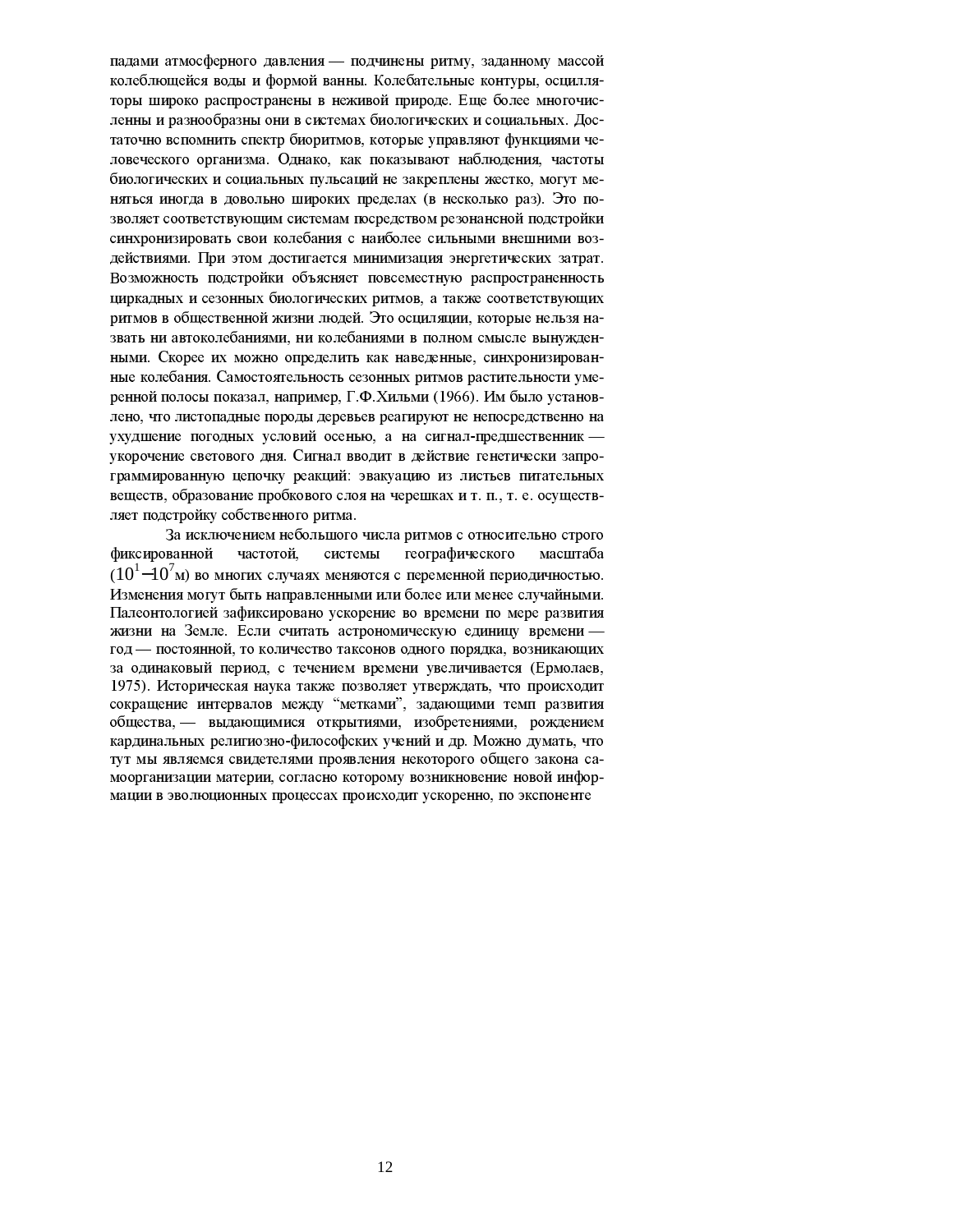$$
\frac{\partial I}{\partial t} = kI^n,
$$

где I — накопленное к данному моменту разнообразие в определенной материальной области,  $n > \in I$ .

Впрочем, направленное изменение скорости процессов связано не только с процессами самоорганизации, происходящими в биосфере. Благодаря эффекту приливов на протяжении геологической истории происходит торможение вращательного движения Земли по отношению к периоду обращения вокруг Солнца. Меняется, хотя и очень медленно, ход главного маятника, задающего ритм жизни в биосфере. Длина суток постепенно увеличивается. Число суток в году в докембрийское время вдвое превышало современное (Кукол, 1987).

Случайные изменения характерных времен типичны для гидрогеологических явлений.  $\overline{\mathbf{M}}$ климатических А.Н. Кренке  $\overline{M}$ А.Н.Золотокрылин (Институт географии РАН) проанализировали ритмичность озерных осадков в бассейне Днепра за последнюю тысячу лет. Ритмы связаны с изменениями интенсивности речного стока и соответственно климата. Частотный спектр на указанном интервале времени не оставался неизменным. Без какой-либо видимой закономерности в климатической системе возникали ритмы с периодом 2-3 года (наиболее частый) и более, затем исчезали. Сколько-нибудь четкой зависимости между этими "мерцающими ритмами" и солнечной активностью (числами Вольфа) не выявлено.

Другие источники информации, однако, позволяют обнаружить относительно устойчивые климатические циклы с периодом 30, 90 и т.д. лет (Шнитников, 1953). К сожалению, ряды прямых метеорологических наблюдений еще слишком коротки для того, чтобы уверенно судить о периодичности климатических изменений.

#### §3. Согласование характерных времен

Поплавок, брошенный на поверхность воды, покачивается на волнах, подчиняясь одновременно нескольким системам ритмов: мелкой ветровой ряби, двум-трем более крупным системам волнения, приливноотливным колебаниям, если дело происходит на море. Теория колебания утверждает, что эти ритмы при достаточно различающихся частотах никак не взаимодействуют друг с другом, даже когда пульсациям подвергается один и тот же объект. Эта закономерность относится ко всем объектам географической оболочки Земли. Ход процессов — почвенных, гео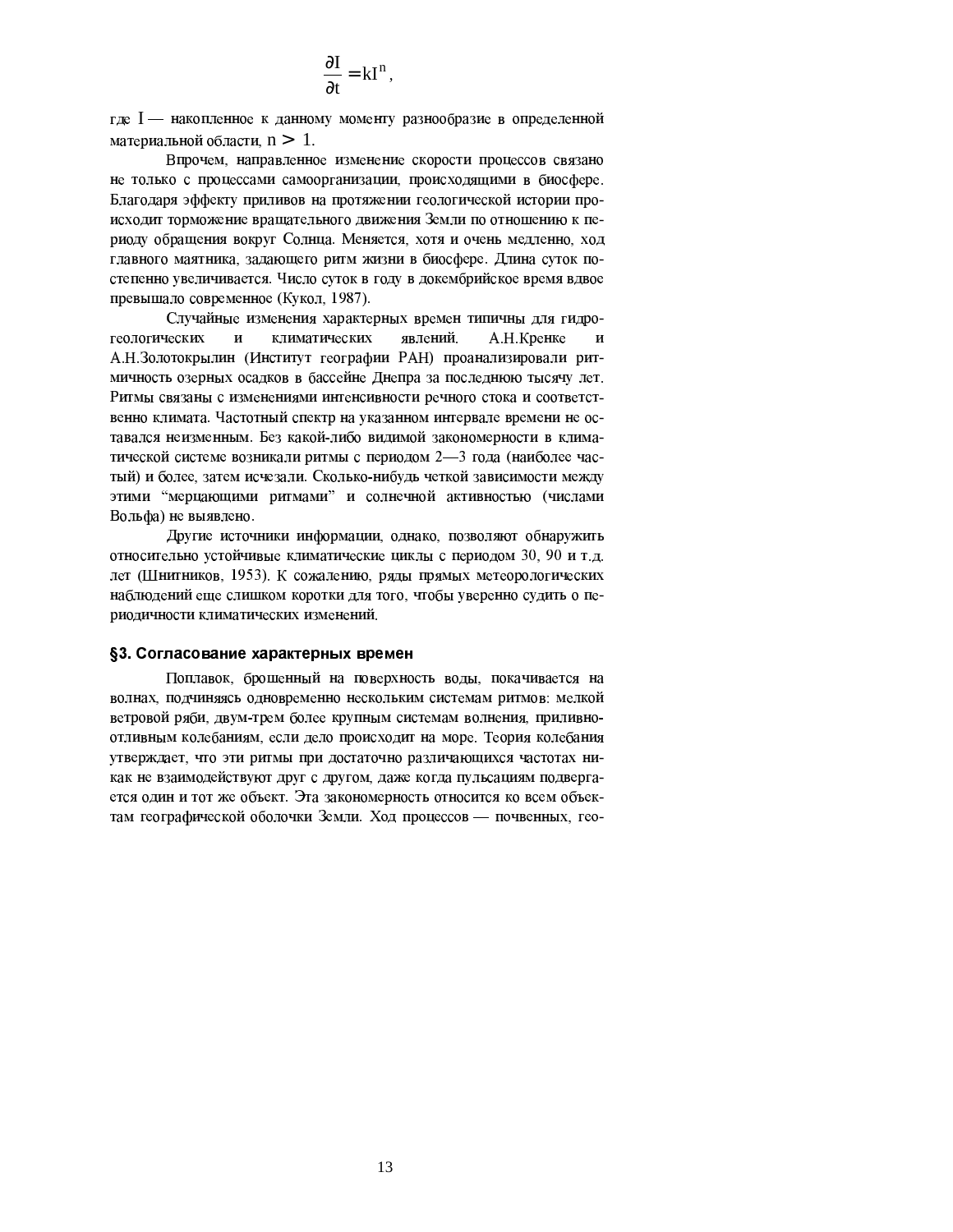морфологических, климатических, биологических, социальных - измеряется не только разными собственными "часами", но этих часов много у каждого компонента, даже у каждого из элементов организма, почвенного горизонта, водоема. Окружающий нас мир представляется построенным в хронологическом отношении поразительно нецелесообразно. Образно его можно представить себе как набор, механическую сумму бесконечного числа часов, каждые из которых идут в своем темпе, никак не зависящем от темпа всех остальных часов. В этих условиях изучение одного из природных или социальных процессов не может дать никакой информации о процессах, происходящих с тем же объектом или соседними объектами в другом характерном времени. Наука о временной организации географических систем превращается в коллекцию фактов, друг с другом не связанных.

В действительности связь между процессами, идущими с разными характерными временами, существует. Набор механизмов, осуществляющих эту связь, невелик.

Взаимодействие между колебательными процессами реализуется с помощью резонанса. Теорема независимости колебаний относится к достаточно различающимся частотам. Если физически или информационно связаны друг с другом системы, осцилляции которых близки по частоте  $\omega$ ,  $\delta\omega = (\omega_1 - \omega_2)$  <  $\sqrt{2}$ , то происходит их синхронизация. Менее мощный в энергетическом смысле ритм подстраивается к более мощному. Пучок близких по частоте колебательных процессов переходит к единому ритму, взаимно усиливаясь. В случайном спектре частот, имеющем характер фликкер-шума, таким образом возникают предпочтительные частоты, а в промежутках между ними — энергетические "провалы". Наименьшее расстояние, на котором при наличии резонанса могут располагаться моды частот, равно примерно трехкратному увеличению (уменьшению) частоты. Таким образом, если в спектре существует предпочтительный ритм, заданный неким колебательным механизмом, то по этому камертону организуются не только осцилляции, близкие по частоте, но в принципе — весь спектр колебаний, участвующих во взаимодействии. Информация передается последовательно по цепи от одного узла частот к другому.

Резонансный фильтр, по-видимому, создает то более, то менее строгую периодичность таких процессов, как извержение гейзеров, подвижки пульсирующих ледников, флуктуации морских течений, например, Перуанского (Эль-Ниньо).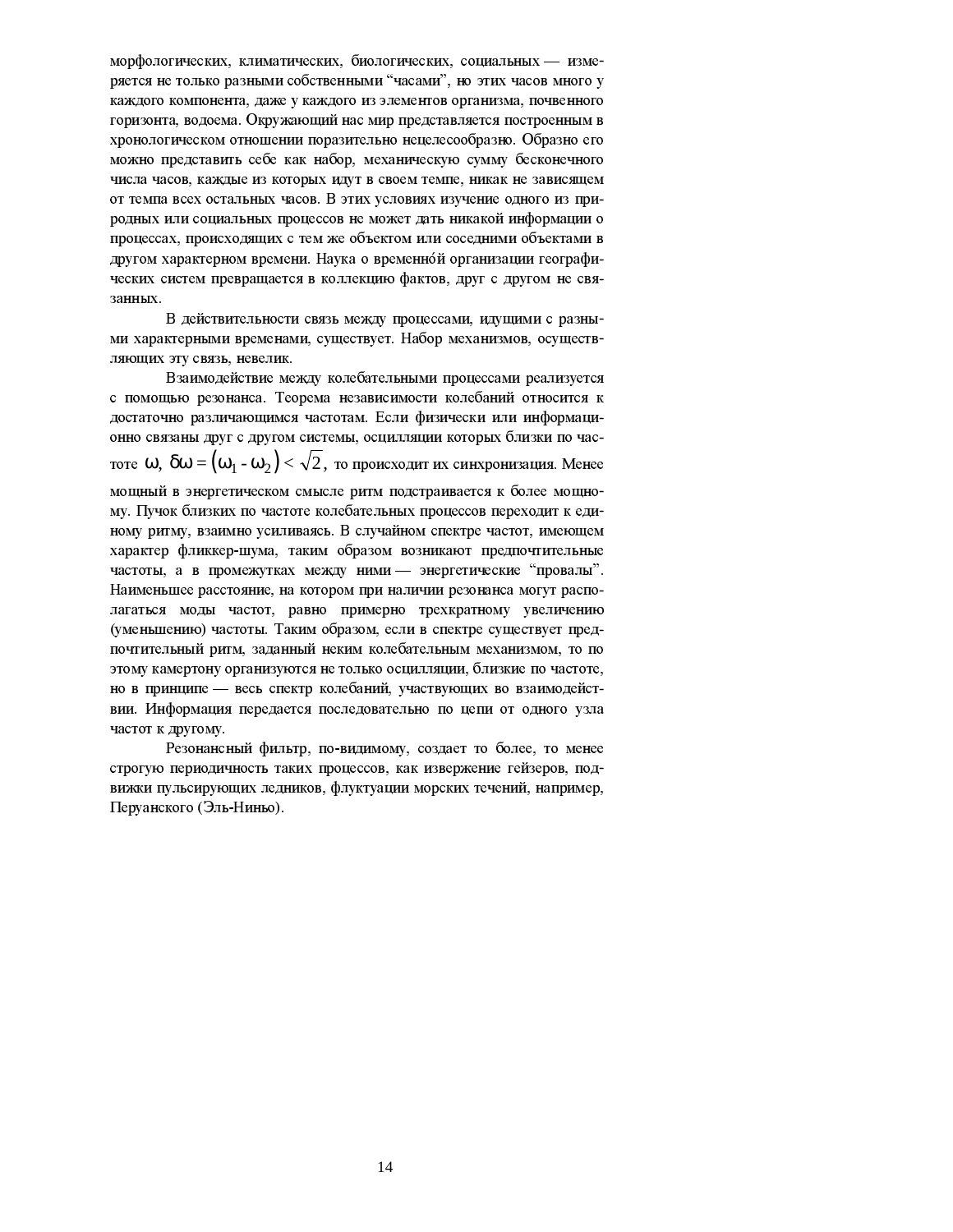Резонанс в этих случаях служит механизмом, осуществляющим отбор некоторых процессов из первоначального неорганизованного разнообразия шума. Таким образом, взаимодействие частот оказывается составной частью, вторым этапом процесса самоорганизации природных систем (Арманд, 1988). Первый этап заключается в порождении какимлибо способом начального более или менее случайного множества вариантов, в данном случае - вариантов колебательных систем. Резонансный отбор может иметь пространственное выражение в форме, например, речных меандров (излучин), размер которых соответствует частоте колебаний речного потока, отобранной из множества априорно равновероятных частот. Другой пример действия резонансного фильтра — образование циклонов умеренных широт. В северном полушарии одновременно наблюдается от 3 до 9 циклонов, однако с наибольшей вероятностью синоптики обнаруживают 7 сосуществующих циклонов. Устойчивость этой величины свидетельствует о существовании механизма еще недостаточно исследованного - образовании предпочтительной частоты.

В приведенных примерах ритм колебаний задается обратными связями в структуре систем, выполняющими роль колебательных контуров. Период колебаний определяется скоростью прохождения сигнала по контуру.

По-видимому, подобная самоорганизация колебательных процессов находит выражение в пространственном устройстве ландшафтной оболочки Земли (Пузаченко, 1986). Б.В.Виноградов провел изучение размеров естественных территориальных комплексов (ландшафтов), дешифруемых на аэро- и космических изображениях по изменениям тона (Виноградов, 1979). Весь размерный ряд (спектр) разбился на узлы — особенно часто встречающиеся размеры и промежутки между ними. Коэффициент этой прогрессии близок к 3. Не исключено, что этот ритм генетически связан с прогрессией размеров отдельностей горных пород, разбитых трещиноватостью, а также размеров тектонических блоков кристаллического фундамента платформ, ограниченных линиями разломов (Наливкин и др., 1984).

Вероятно, механизм резонансной фильтрации предопределил сходную упорядоченность размерных спектров планктонных и других водных организмов (Каменир, 1986; Численко, 1981). Упорядоченность пространственных размерных рядов, однако, служит дополнительным косвенным подтверждением того, что в окружающей нас природной макросреде осуществляется резонансное упорядочение "случайного шума".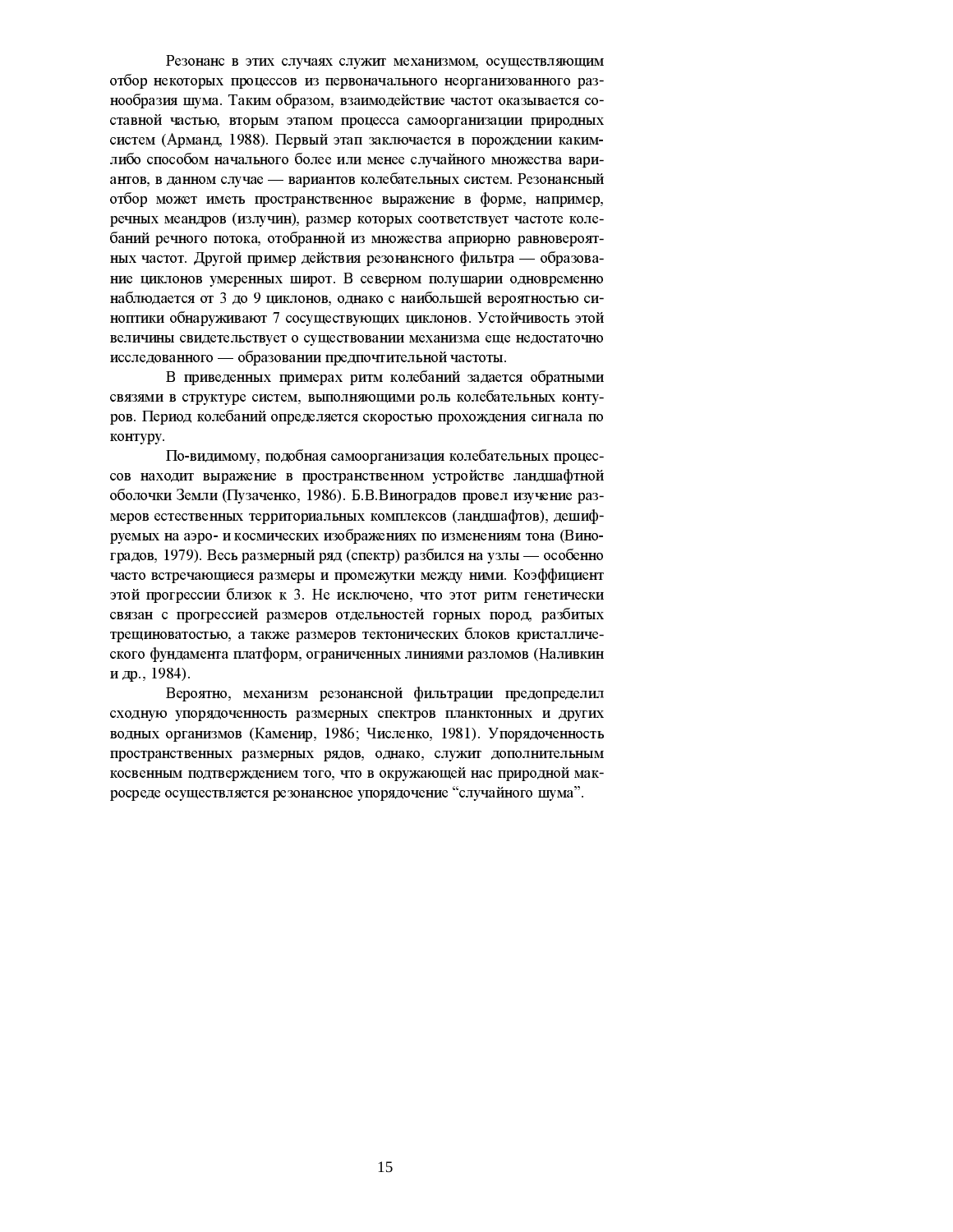Взаимодействие колебаний с близкой частотой может проявляться не только во взаимоусилении синхронизированных волн, но и их подавляющем действии друг на друга. Это происходит тогда, когда близкие процессы питаются из одного энергетического источника и находятся таким образом в конкурентных отношениях. В таком случае одновременно со снижением частоты может произойти расхождение по фазе, сводящее к минимуму конкуренцию. Яркий пример этого — смена аспектов лугового фитоценоза. Популяции трав в ходе совместной эволюции минимизируют конкуренцию путем установления временной последовательности в сроках развития отдельных видов. Оптимальным для конкурентов оказывается наименьшее совпадение друг с другом по фазе.

Приведенные выше примеры взаимодействия "часов" относились к процессам, происходящим между системами одного ранга, так сказать, по горизонтали. В случае объединения таких систем они образуют "однородную" (Арманд, 1988) систему более высокого уровня. Так, объединение особей растений и животных формирует популяцию, объединение популяций — вид. Не менее часты в природе взаимодействия по вертикали в иерархически построенных системах "дополнительного" типа. Пример такой системы — трофическая пирамида. Поведение подчиненных систем, в том числе режим свойственных им колебаний, в этих случаях регулируется следующими сверху по иерархической лестнице потоками энергии и информации. Здесь также работает механизм резонанса, только воздействие направлено преимущественно в одну сторону. Происходит подпитывание энергией, усиление одних частот и подавление других, остающихся на голодном пайке. Примером действия таких резонансных фильтров является множество циркадных (суточных), месячных и годовых ритмов, выявленных у живых организмов и социальных систем. Высокоразвитые живые существа и общественные институты могут сознательно подстраивать свою деятельность к геофизическим циклам, но это ничего не меняет в наших рассуждениях. Резонансные фильтры определяют ритм многих производств, особенно связанных с сельским хозяйством, сезонную игру цен, способствуют возникновению вредных, паразитных колебаний с недельным, месячным, квартальным периодом ("неритмичность" производства). Возможно также сознательное изменение социальных ритмов с помощью управляющих - финансовых и административных воздействий, например, увеличения частоты оборота денежных средств, обновления средств производства.

Другой механизм взаимодействия характерных времен мы обнаруживаем в тем случаях, когда процессы имеют не периодический, а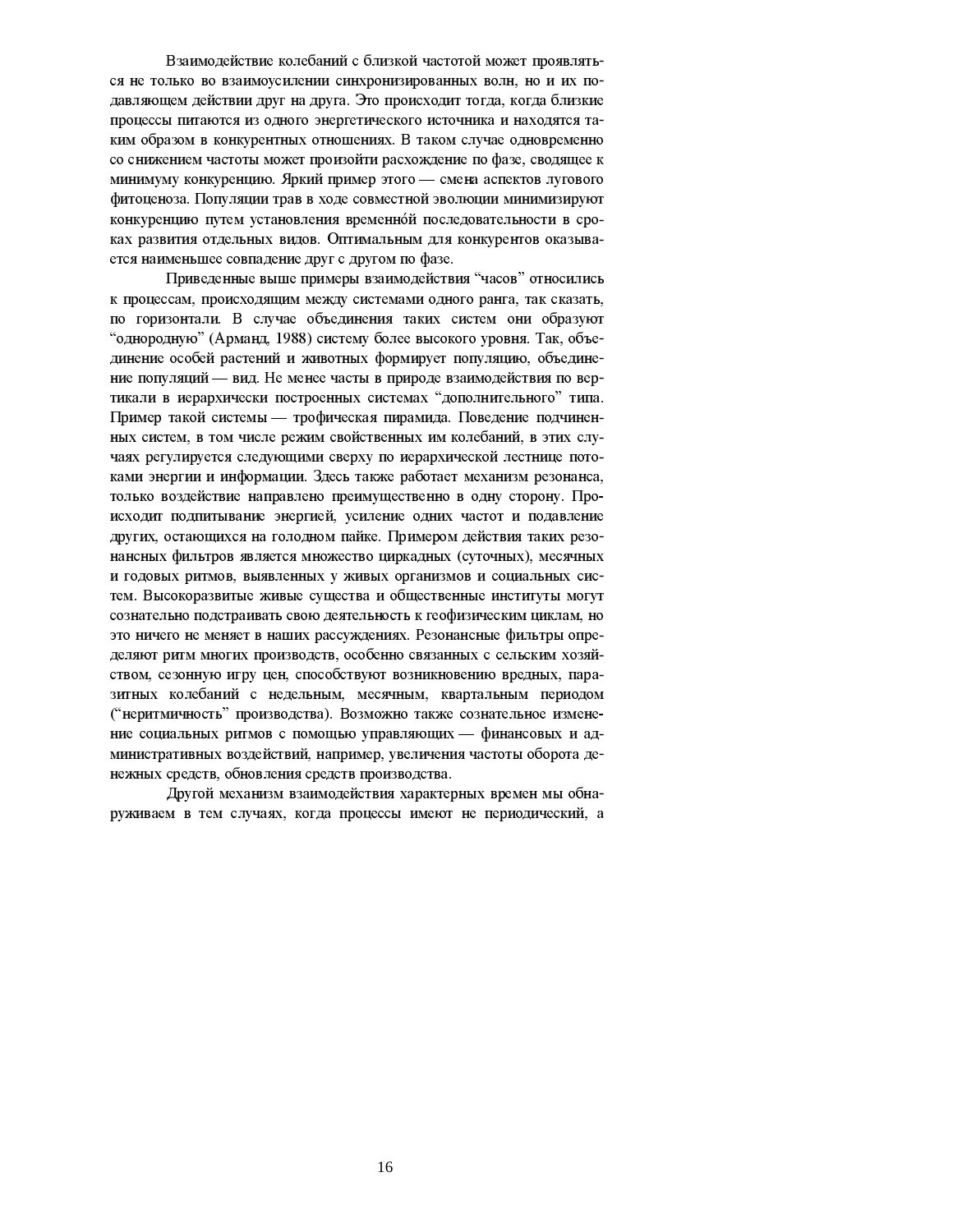асимптотический характер. Этот механизм можно назвать подстройкой быстро идущих процессов к более медленным. В результате возникает особый вид системной иерархии - иерархия по характерным временам. Подстройку можно схематически представить следующей цепочкой событий. В результате какого-то катаклизма (тектонического поднятия, оползня, отступания берега моря, резкого изменения климата, пожара и т.п.) запускается ряд компенсаторных процессов - денудации, образования нового растительного покрова, изменения свойств поверхностных вод и приземной атмосферы. Эти асимптотические процессы идут с разной скоростью. Естественно, самый быстрый из них первым приводит соответствующую систему к стационарному состоянию - равновесию или гомеостатическому равновесию, если речь идет о живых компонентах ландшафта. Переход к стационарному состоянию происходит под контролем механизмов саморегуляции, в том или ином виде присутствующих практически во всех природных системах. После достижения равновесия саморегуляция почти перестает работать, компенсируя лишь незначительные отклонения от стационарной точки. Но среда, окружающая самую "быструю" систему, продолжает меняться из-за того, что более медленные процессы еще не закончились. Поэтому "быстрая" система вынуждена перейти к режиму слежения за меняющимися параметрами среды, режиму подстройки к ним своих средних состояний. Вынужденное движение совершается при сохранении квазиравновесного (почти равновесного) или квазигомеостатического состояния. Когда второй процесс заканчивается, роль главного двигателя передается еще более медленному регулятору и т.д., пока не придет к стационарному состоянию механизм с самым большим характерным временем (рис. 7).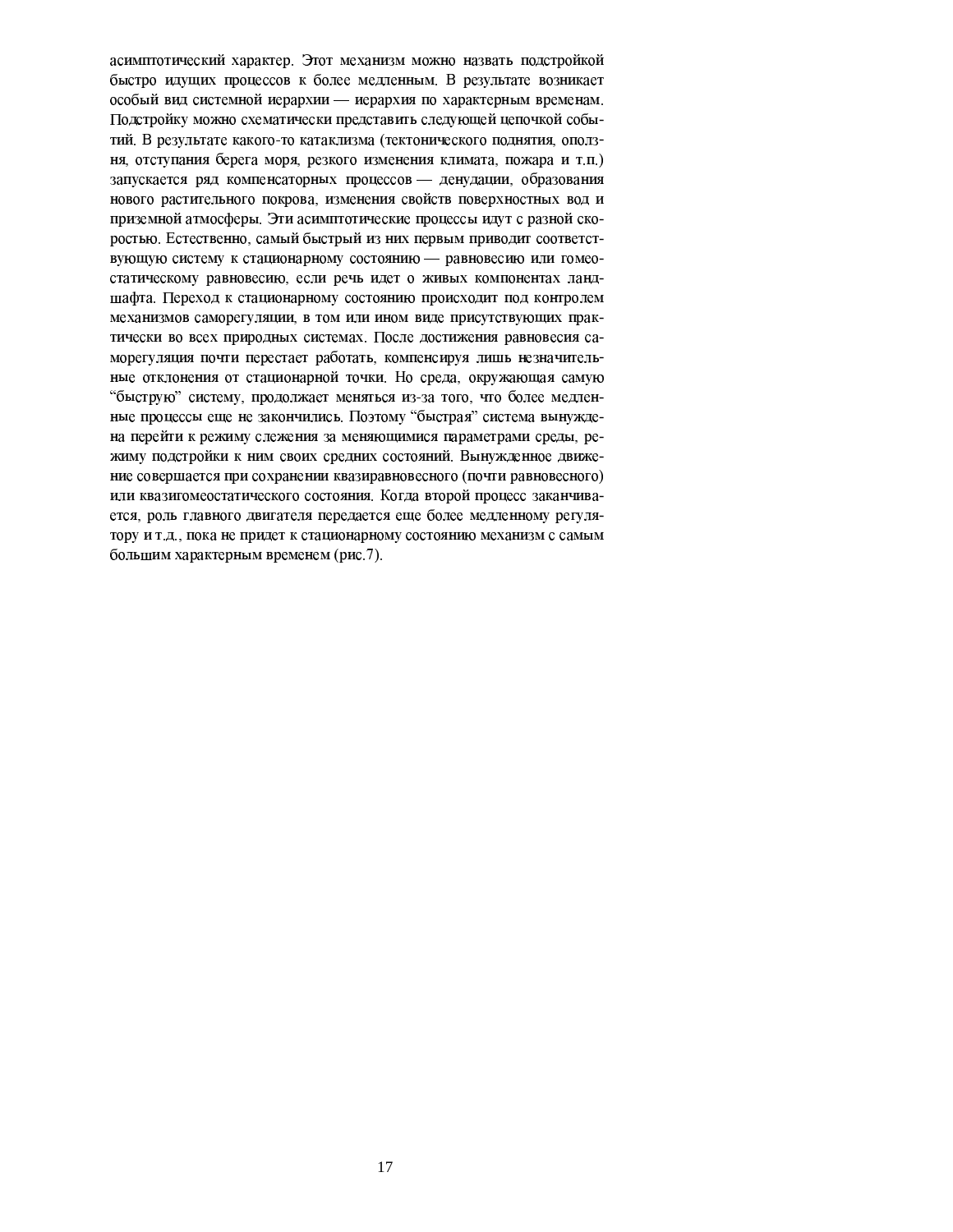Примерно таким образом происходит становление природного комплекса, называемого также геосистемой, экосистемой, биогеоценозом, в ходе первичной или восстановительной сукцессии. Ряд процессов, выстроенных по увеличению характерного времени, включает переход к равновесию радиационного баланса, нижней части атмосферы (микроклимата), поверхностных и грунтовых вод, населения беспозвоночных, однолетних трав, многолетних трав, мхов и лишайников, кустов и деревьев, крупных животных, почвы, рельефа (таблица). Где-то на уровне трав в этот ряд может быть включено сельскохозяйственное производство. Восстановление экономики государства, пострадавшего от войны, происходит дольше.

Вместе с тем каждый из перечисленных природных и социальных компонентов - это своя иерархия характерных времен. В рельефе раньше всего происходит выравнивание не закрепленных растительностью песчаных форм, затем - неровностей, образованных в нестойких осадочных породах, потом - кристаллических породах. Для процессов формирования почв выстраивается свой ряд характерных времен: изменение температуры почвы, адаптация почвенных бактерий и беспозвоночных (самостоятельный ряд), миграция подвижных веществ, образование почвенной подстилки, образование развитого профиля почвенных горизонтов, образование профиля коры выветривания.

Если вернуться к образной картине со множеством самостоятельно идущих часов, то сукцессия выглядит как поочередное окончание завода у часов, начиная с самых быстроидущих. Однако продолжающий-

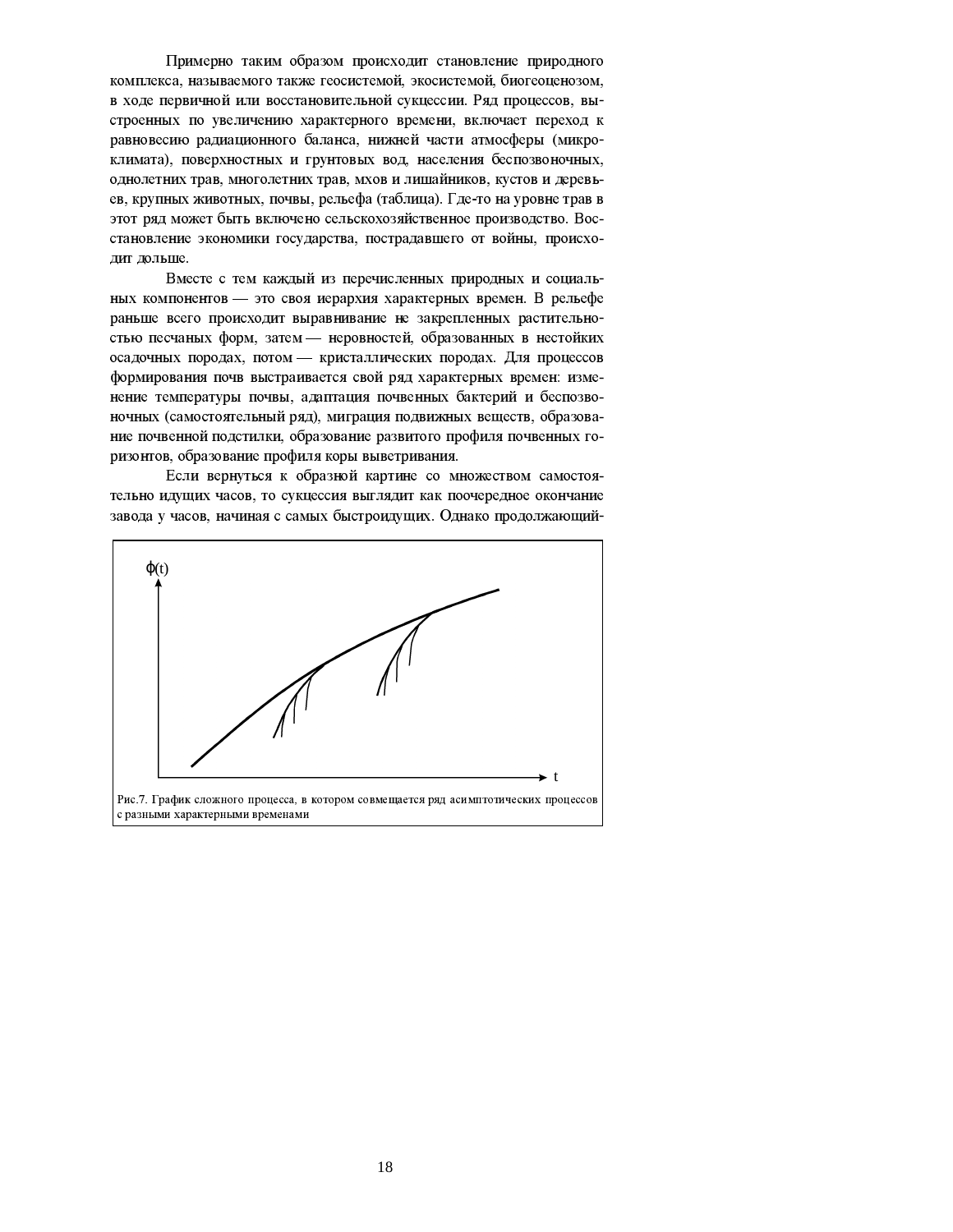ся ход более медленных часов поддерживает "быстрые" часы в состоянии слабого подзавода, пока сам не прекратится. Эта взаимосвязь позволяет в каждый конкретный момент разделить в сложном асимптотическом процессе все частные процессы на практически завершенные и еще продолжающиеся. На практике наиболее медленные из известных нам земных процессов не успевают привести систему к равновесию. Они прерываются новыми катаклизмами тектонической или космической природы, которые вновь запускают всю коллекцию быстрых и медленных часов.

Существует еще одна постоянная причина нарушения равновесия природных систем. Это постоянно идущие в биосфере процессы самоорганизации, сплетающиеся в непрерывный ряд эволюции Земли. Четыре относительно самостоятельных ряда выделяется в обозримом прошлом, хотя в действительности они лишь продолжают друг друга - эволюция литосферы, гидросферы и атмосферы; эволюция живого вещества; эволюция человеческого общества и развитие разума и психики людей. В отличие от процессов саморегулирования эволюционные ряды не имеют видимого теоретически необходимого конца. Все прочие биологические, социальные и абиотические часы с неизбежностью функционируют на фоне изменений среды, постоянно и все более интенсивно вносимых эволюцией.

Таким образом, для всех асимптотических процессов эволюция биосферы означает общее непрерывное нарушение равновесия, смещения аттракторов, к которым стремятся состояния саморегулируемых систем. Это вторая причина, почему асимптотические "часы" непрерывно подзаводятся в условиях эволюции. Особенно отчетливо это проявилось в повсеместном омоложении биоценозов, связанном с усилением техногенных процессов в наше время.

Аддитивное наложение колебаний, не объединенных резонансом, может создавать эффект "биений" - периодически или случайно повторяющихся экстремальных отклонений состояний системы от средних. Экстремумы возникают в точках, где разные ритмы совпадают по фазе и усиливают друг друга. Синтезированные таким образом ритмы как бы добавляют к часам еще одну стрелку, идущую медленнее прочих, но связанных с ними отношением кратности. Возможно, такими биениями объясняются редкие отклонения климата от нормы, приводящие к чрезвычайно сильным засухам, наводнениям и т.п.

Особый случай наложения ритмов имеет место тогда, когда одни часы имеют равномерный ход, отвечающий арифметической прогрессии, а другие - ускоренный, как ход эволюции, соответствующий прогрессии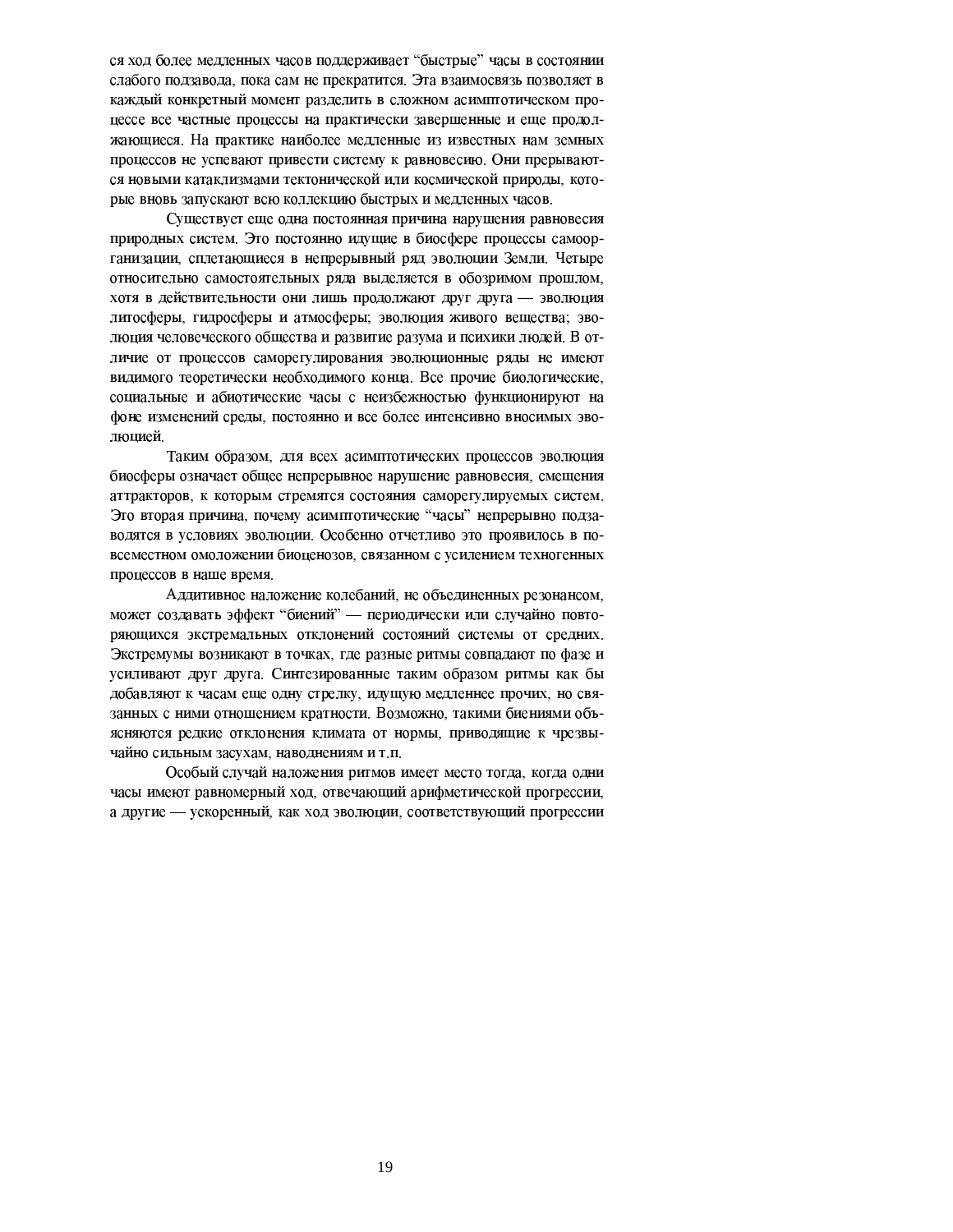геометрической. По представлениям А.В. Жирмунского и В.И. Кузьмина наложение таких процессов способно создавать серию ритмов с экстремумами в тех точках, где частота экспоненциального процесса устремляется к бесконечности (Жирмунский, Кузьмин, 1986). В этих критических точках с неизбежностью происходит качественная перестройка системы. возникает новая экспонента, через определенный интервал повторно приводящая к кризису. По расчетам авторов работы этот интервал, выраженный в единицах времени равномерно идущих часов  $T^k$ . составляет  $x^{k} = 3.16T^{k}$ . Возникает также ряд менее значительных ритмов. Этим критическим моментам А.В. Жирмунский и В.И. Кузьмин придают важное значение, обнаруживая их, например, в онтогенетическом развитии ряда живых организмов. Взяв за основу "задающий" ритм галактического года, эти исследователи вычисляют календарь моментов перестройки, сопровождающих развитие Земли. В интервале от 3 миллиардов до примерно 10 тысяч лет важнейшие геологические события демонстрируют определенное совпадение с расчетной шкалой. Взаимодействие земных, лунных и солнечных циклов дало авторам возможность рассчитать ряд циклов с интервалами между критическими точками, равными  $12,8$  — 17,2 суток, 200 — 246 суток, 274 суток — 1 год, 2,2 — 3 года,  $6.1 - 8$  лет,  $16.6 - 22$  лет,  $45 - 60$  лет.

Содержание эволюции состоит в создании нового качества, новых, ранее не существовавших систем: видов растений и животных, биоценозов, производственных предприятий, коллективов, идей. Каждая новая система - это новое характерное время, новые "часы", иногда не одни. Прежние системы, т.е. и ранее существовавшие "часы", в ходе конкуренции ликвидируются или оттесняются на вторые роли. Их место занимают системы, более адаптированные к существующей среде и к ее темпу изменений, например, биоценозы замещаются агроценозами. Таким образом, можно думать, среднее характерное время географической сферы - если есть смысл в таком понятии - сокращается.

Развитые представления позволяют считать, что время, фиксированное событиями эволюции, отражает, с одной стороны, собственные закономерности глобальной системы и, с другой стороны, ряд навязанных ей режимов развития. По-видимому, появление на биосферной арене новых видов бактерий, растений, животных, новых технических изобретений равной степени сложности, новых выдающихся идей происходит в собственном ритме, определенном свойствами системы, порождающей их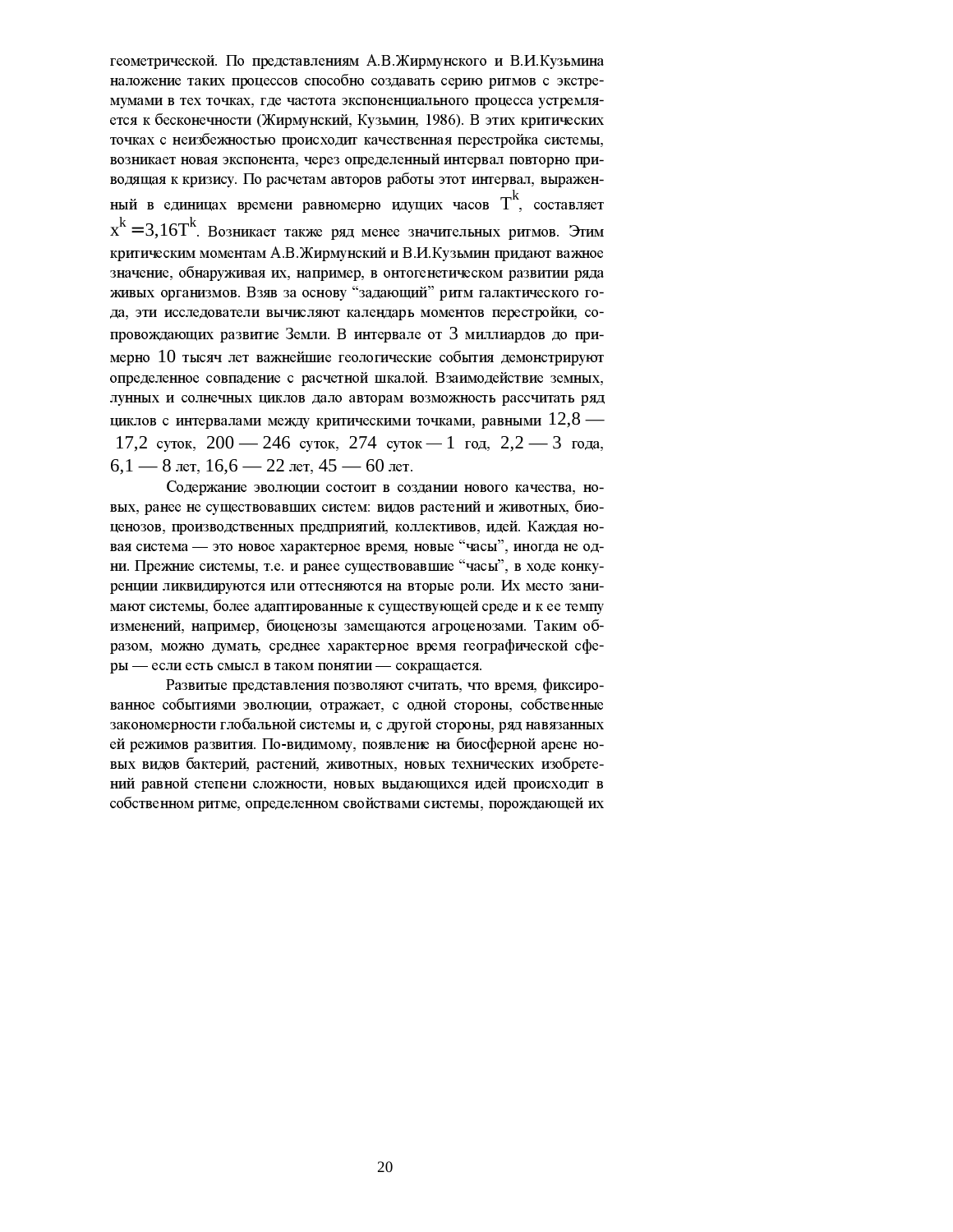и усваивающей как свою собственность. Немало, например, написано об идеях, опередивших свое время или, наоборот, задержавшихся с появлением. Несомненно также, что интервалы между нововведениями зависят и от окружающей среды. Палеонтология утверждает, например, что периоды геологической истории, богатые глубокими климатическими изменениями и неспокойные в тектоническом отношении, отличаются обилием возникших в это время новых форм жизни. Не вызывает сомнения также связь эволюции органического мира с развитием общества. Достаточно вспомнить целенаправленное создание новых сортов культурных растений и пород животных и, наоборот, истребление многих видов "дикой" фауны и флоры. В контакте с человеком, очевидно, ускорилась эволюция болезнетворных микроорганизмов и вредителей сельского хозяйства. Эти многообразные взаимодействия эволюционных "часов", однако, еще требуют углубленного изучения.

Таким образом, мы приходим к заключению, что процессы, идущие в окружающей человека среде с разными характерными временами. вовсе не независимы друг от друга. Взаимосвязь между ними приводит к созданию иерархической соподчиненности отдельных систем отсчета времени. Однако зависимость эта не абсолютна, она оставляет достаточно простора для автономии объединенных в систему "часов". Похоже, что только такая "мягкая" зависимость делает возможной эволюцию биосферы. Обе крайности — полное подчинение низших (в иерархии) систем высшим и полное отсутствие связей - исключают осуществление самоорганизации, составляющей основное звено эволюционного процесса.

# §4. Взаимозаменяемость пространства и времени в географии и геологии

Науки о Земле постоянно имеют дело с процессами, характерное время которых намного превышает возможности прямого наблюдения, даже в тех случаях, когда многие поколения наблюдателей сменяют друг друга. Обычный прием, позволяющий, тем не менее, получить представление о столь продолжительных явлениях - замена цепочек событий. развернутых во времени, пространственными рядами. В геологии потребность в такой замене привела к формулировке Ч. Лайелом принципа актуализма. У географов был разработан сравнительно-географический метод. Впервые его широко использовал А.Гумбольдт. Ось геологического времени в сознании исследователей легко отождествляется с осью, пересекающей последовательные напластования осадочных пород. По прихоти тектоники эта ось может быть направлена вертикально из глубин к по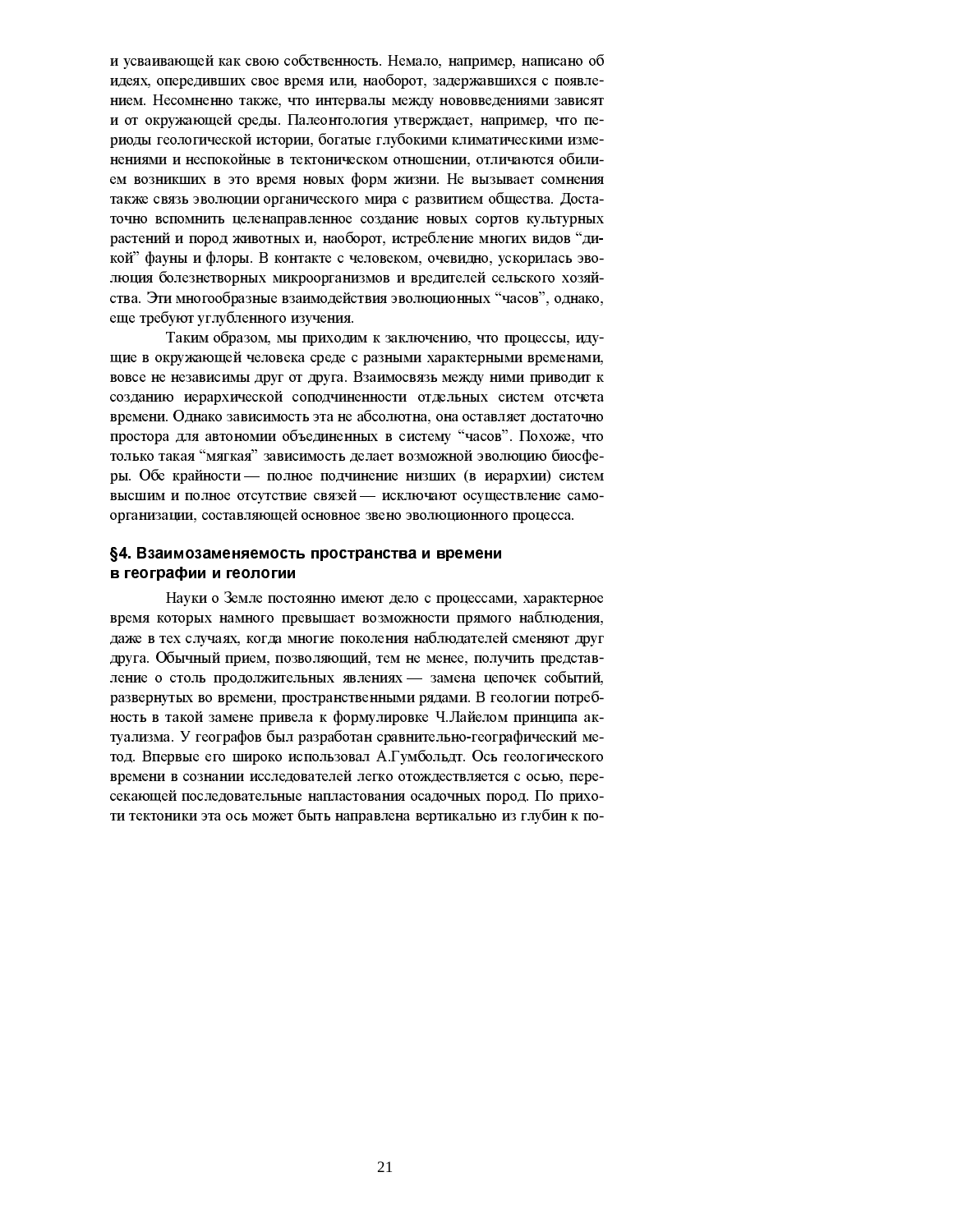верхности земли или может оказаться наклоненной вплоть до обратного направления - от поверхности вглубь. С помощью комплекса денудационных процессов хронологическая шкала оказывается спроектированной на дневную поверхность, так что мы имеем возможность шагомером, рулеткой или линейкой по карте измерить расстояние от основания ордовика до конца силура, от палеоцена до эоцена и обратно. Вещественный состав, структура, текстура, остатки организмов дают представление о смене событий, ритмах и ускорении времени. Принцип актуализма дает ключ к расшифровке хронологии, хотя иногда и неточный ключ.

Метод замены временных рядов пространственными использован геоморфологом У. Девисом для того, чтобы выявить закономерности асимптотического развития рельефа Земли в разных физикогеографических условиях (Девис, 1962). В этой реконструкции, правда, пространственные ряды не нанизаны на одну линию профиля, а набираются вразброс, в первую очередь, по степени расчлененности рельефа. Геологическая летопись также не укладывается в один разрез, один профиль, ее приходится собирать из обрывков, дополняя пространственный принцип другими (в основном палеонтологическим методом линеаризации событий). Это, однако, не меняет существа принципа пространственно-временных аналогий, сохраняются все трудности перехода от пространства ко времени и обратно, к ним лишь добавляются специфические палеонтологические, геоморфологические и т.п. проблемы.

Геоботаники с успехом изучают смены растительности в сукцессионных рядах, рассматривая зоны растительности на зарастающих речных косах как пространственное отражение временных рядов событий. Принципиально такой же путь рассуждений позволяет составить представление о медленно идущих процессах эвтрофирования озер, наступания и отступания ледников, климатогенных смен растительного покрова. Ландшафтные зоны и высотные почвенно-растительные пояса дают основу для суждения о последствиях глубоких изменений климата. Г.П.Калинин использовал принцип, названный им эргодическим, для изучения годового режима отдельной реки по множеству гидрографов (кривых расходов воды) рек, расположенных на обширной территории Русской равнины (Калинин, 1966). Аналогичный метод используют историки, когда на основе изучения уклада первобытных народов - наших современников - делают определенные выводы о жизни в доисторических формациях.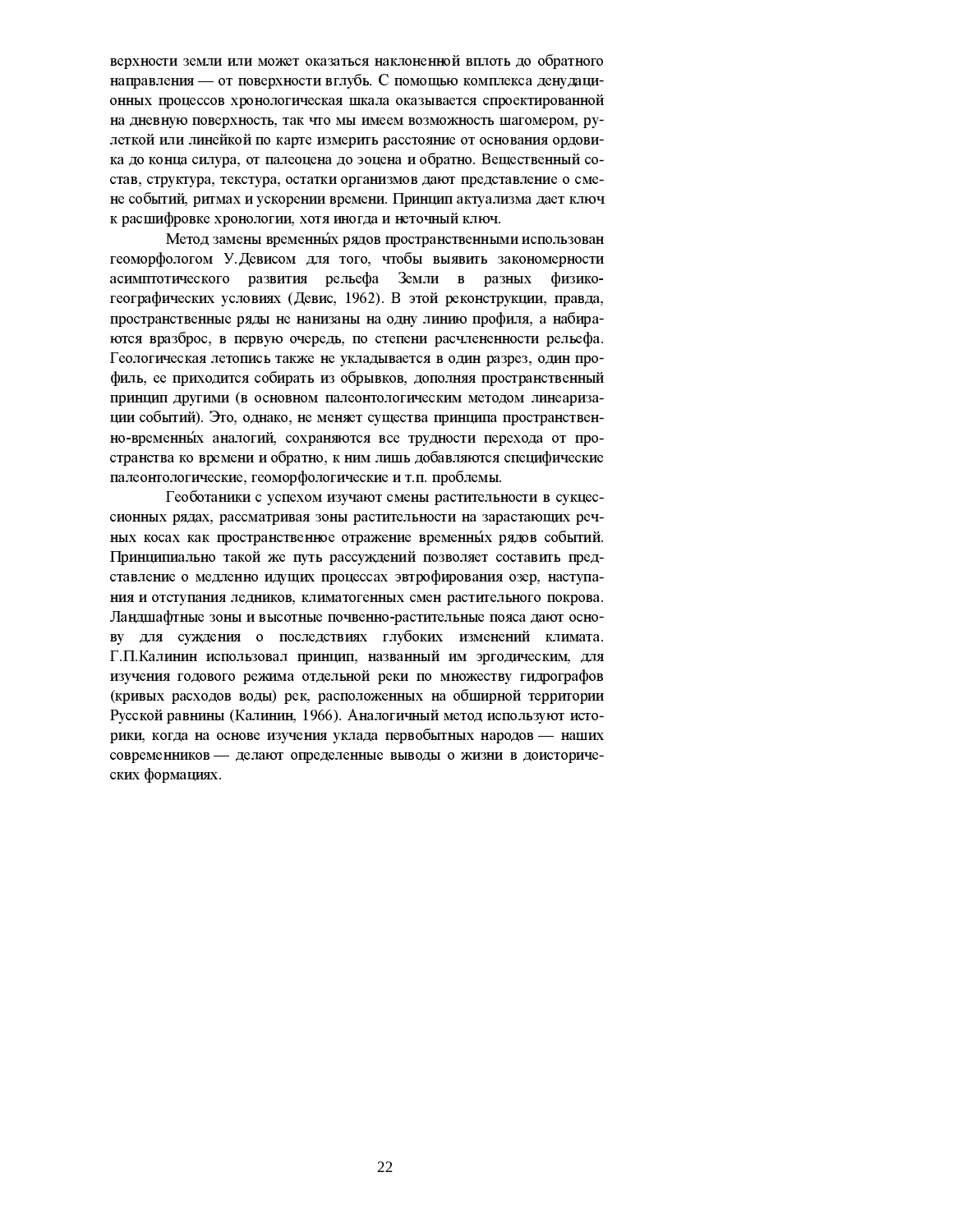Аналогия пространства И времени обнаруживает себя в экономико-географических построениях тем, что мерой расстояния между пунктами часто становится время, необходимое на покрытие расстояния, а также затраты горючего, энергии, денег. В модели элементарного государства, построенной Тюненом, расслоение территории государства на зоны может описываться в терминах времени, в течение которого продукция. производимая в данной зоне, доставляется в центр, "столицу". Одним из



круг города (заштрихован), вытянутых лучами вдоль транспортных магистралей

важнейших факторов районирования территории по особенностям рекреационных и маятниковых (на работу - с работы) миграций вокруг городов также является время, затраты на поездку. Карта такого районирования выглядит как серия вложенных друг в друга звезд, ограниченных изохронами, с лучами вдоль шоссейных и железных дорог (рис.8).

Многочисленные примеры использования рядов сосуществующих явлений или просто расстояний как замены временных последовательностей и наоборот не означает, однако, что теория такой замены хорошо разработана. Скорее наоборот, можно показать, что пространственно-временной переход никогда не получит строгого обоснования. Преобразование, подобное описанному, допускается физикой в форме эргодического принципа газовой кинетики. Этот принцип обосновывает переход от кинетических характеристик - средней скорости и средней длины пробега молекулы газа - к статическим параметрам состояния - температуре и давлению. Здесь, однако, доказательство соответствующей теоремы опирается на такие начальные условия, которые практически никогда не выполняются в реальной географической среде. Достаточно назвать требование монотонного убывания автокорреляционной функции с расстоянием, т.е. отсутствие в географическом пространстве ритмических и неритмических неоднородностей, например, требование идеально выровненного рельефа. Для замены климатогенных изменений ландшафта рядом, составленным из природных зон, необходимо предположить, что серия параметров, характеризующих климат: годовое и посезонное количество осадков, среднегодовые, зимние, летние, экстремальные температуры и другие, меняются со временем так же, как и при движении по ме-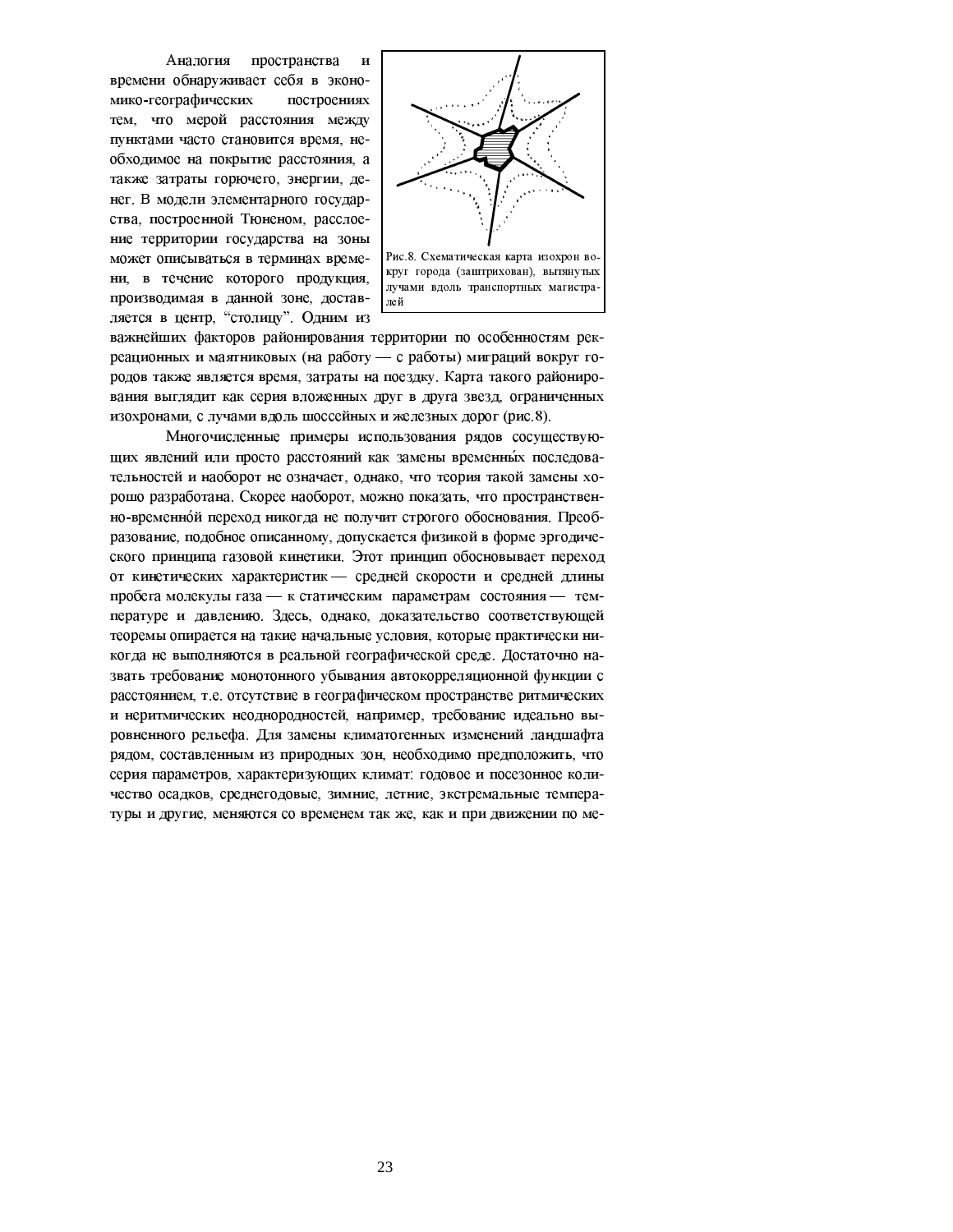ридиану. Очевидно, что при существенной независимости указанных параметров полного соответствия эволюции климата его изменениям в пространстве никогда не будет. Из-за отсутствия такого соответствия у палеогеографов возникли затруднения при интерпретации позднеледниковых спектров ископаемых пыльцы и спор, в которых содержались одновременно элементы степной и тундровой растительности. В современных условиях их сосуществование воспринимается как редко встречающаяся аномалия.

Значит ли все сказанное, что метод пространственно-временных аналогий должен быть признан негодным средством научного исследования и отброшен? По-видимому, должен быть сделан менее радикальный вывод. Наши рассуждения показывают, что возможности метода ограничены, но отнюдь не равны нулю. Об этом свидетельствует и вся практика развития наук геолого-географического и экологического цикла. При известном скепсисе замена временных рядов пространственными и наоборот может давать качественно верные результаты. Вводимая при этом ошибка во многих случаях не играет существенной роли, так как сами фактические данные о состояниях отдельных подсистем биосферы в силу своей статистической природы дают в большинстве случаев широкий разброс.

Адекватность выводов, полученных посредством пространственно-временной замены, может быть в принципе проверена, если удастся построить имитационные модели для зависимостей, реализующихся во времени и в пространстве, и показать их изоморфизм. Эта возможность, однако, остается чисто теоретической, так как для построения модели нужна такая степень изученности явления, при которой сама аналогия становится ненужной.

## §5. Время как мера состояния

Размышления о том, какую роль играет время в исследовании явлений и процессов, происходящих на поверхности и в недрах Земли, приводят к заключению, что время - одно из средств обнаружить и зафиксировать различия между событиями или предметами. Очевидно, значительно проще назвать возраст человека, чем перечислить все его отличия от новорожденного младенца. Точно так же обозначение геологического возраста какого-либо события освобождает нас от необходимости рассказывать о сопутствующих этому событию особенностях климата, тектонических движений, магматизма и осадконакопления, о развитии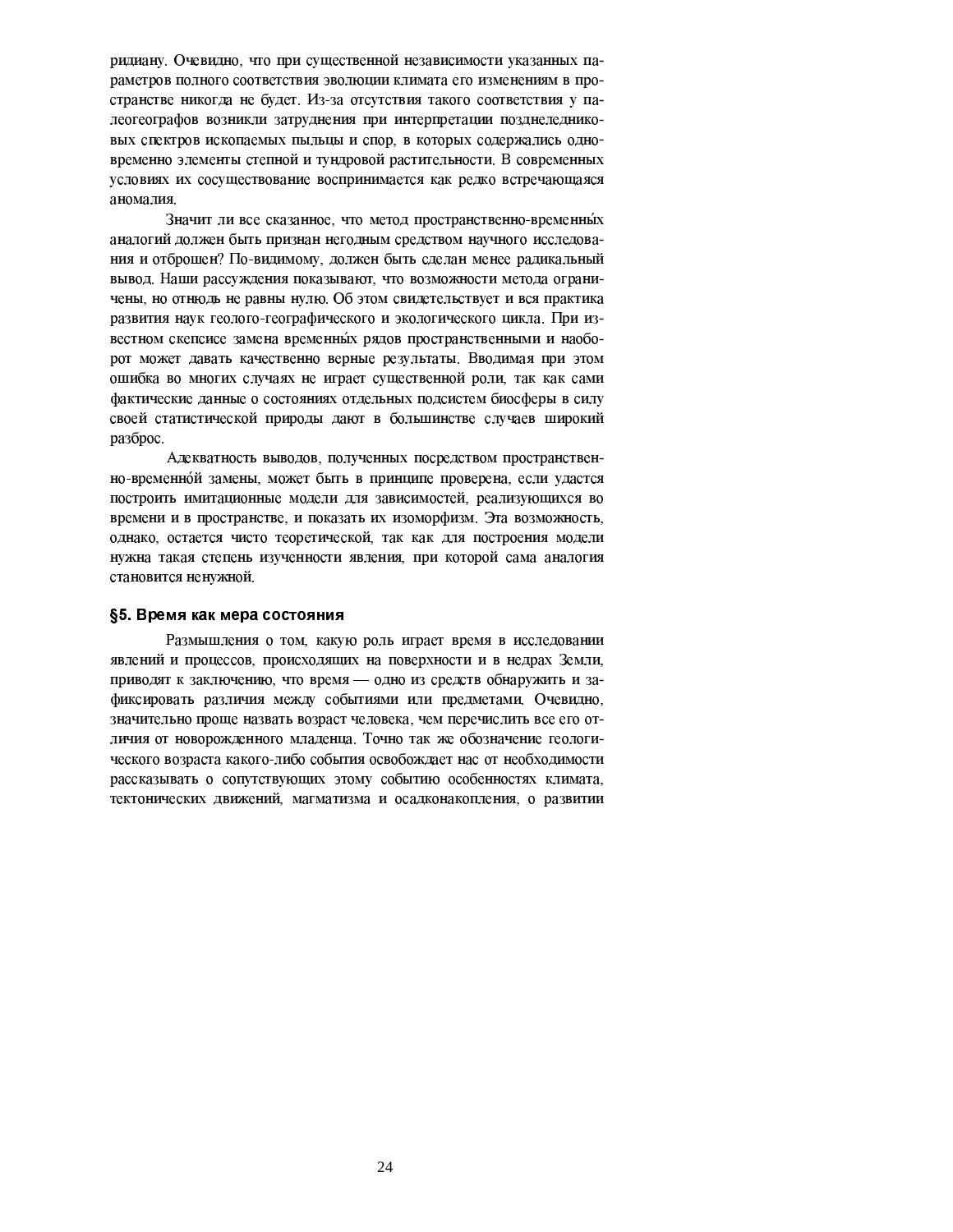растительности, животного мира и многих других признаках, характеризующих состояние геосферы в момент времени T. Все эти сведения в сжатом виде содержатся в хронологической дате, которая играет роль метки — заместителя большого объема информации. Аналогичный смысл имеют даты или названия эпох истории человеческого общества, стадии выравнивания рельефа, сукцессии растительности или развития городской агломерации. Смысл датирования состоит в том, что состояние рассматриваемого предмета, системы становится возможным сравнить с некоторым другим, принятым за реперное. Часто это состояние той же системы в настоящее время или в момент, принятый за начало отсчета: образование земной коры, выделение человека из животного мира и т.п. Ясно и обратное: если видимых изменений не происходит, то представление о времени оказывается излишним. Впрочем, найти среди макросистем, составляющих геосферу, пример неизменной в течение значительного времени системы чрезвычайно трудно.

Из сказанного следует, что длительность промежутка времени, прошедшего между двумя событиями в истории природы, общества или отдельного человека, интересует нас не сама по себе, а лишь как мера изменений, которые происходят или могут произойти в течение этого интервала. Названия отрезков времени - миллион лет, неделя, микросекунда - не имеют содержания, пока они не связываются в сознании с каким-то поступательно идущим процессом, с накоплением новой информации или потерей старой.

Простейшим случаем использования времени как меры состояния является поступательное движение "из пункта А в пункт В". Здесь время служит показателем изменения положения в пространстве, увеличения или уменьшения расстояния.

При заданной скорости временной показатель полностью, без потери информации, преобразуется в расстояние. Два часа ходьбы, два часа полета или, как у голландских шкиперов - две выкуренные трубки, это информация не столько о длительности времени, сколько о взаимной удаленности двух объектов. В этом смысле в науке используется хронологическая по форме информация о движении сейсмических волн, о движении тектонических плит, о времени прохождения светового (лазерного) сигнала при прецизионных геодезических измерениях. Также, впрочем, возможно и обратное: использование расстояния как измерителя времени, если оно нас интересует больше, чем положение объекта в пространстве. Километры, оставшиеся до приближающегося тайфуна или волны цунами, до появления поднявшейся в воздух тучи саранчи или фронта эпиде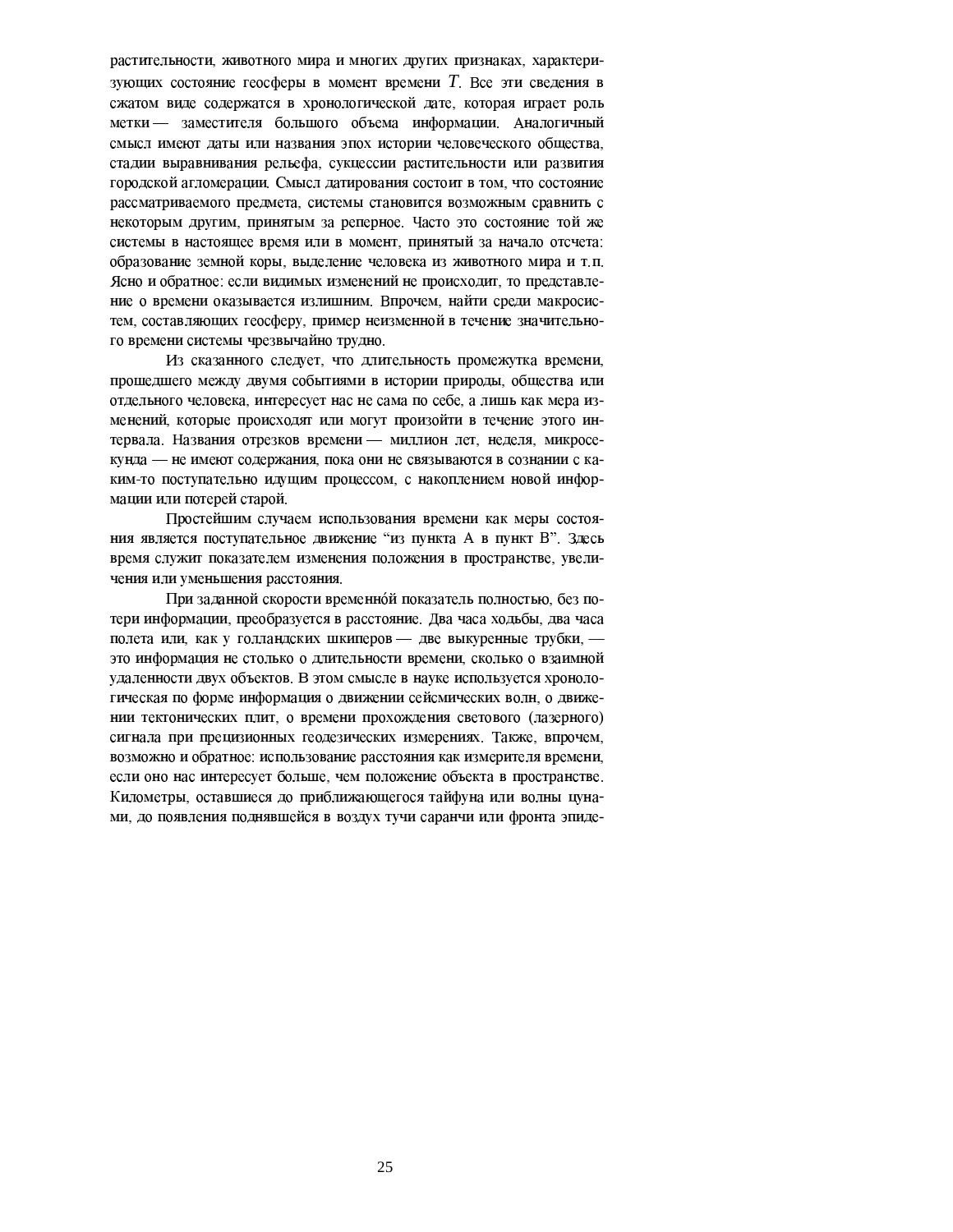мии, несут в себе информацию о времени, оставшемся для принятия предупредительных мер.

В экономической географии время используется как одно из средств измерения платы за расстояние, которой в большой степени определяется размещение производственных, сбытовых предприятий, пунктов обслуживания, прокладка транспортных коммуникаций. В этом случае единицы времени становятся эквивалентом не только расстояния, но и единиц энергии, использованного на перемещение горючего, затраченных денег и даже накопленного психологического напряжения. В этой функции время "работает", когда производится исследование маятниковых миграций (Гольц, 1979) или географического распределения отдыхающих вокруг больших городов (см. рис.8).

Еще одна функция времени состоит в измерении степени разрушенности (или, наоборот, сохранности) созданных ранее структур. Другими словами, речь идет о косвенной оценке стадии, достигнутой в ходе повышения энтропии конкретного объекта. Для геохимиков возраст минералов содержит сведения о том, какое количество тяжелых радиоактивных изотопов перещло в более легкие. Петрологу возраст горной породы дает информацию о степени метаморфического преобразования первоначальной структуры породы и отсюда - о возможности исследования ее генезиса. В условиях геосферы внешний "шум" постепенно стирает "память" горных пород об условиях, в которых они возникли, и продвинутость этого процесса не вполне точно, но зато в свернутом виде характеризуется числом лет, прошедших до нашего времени от момента возникновения объекта. В таком же смысле говорят о стирании "памяти" рельефа земной поверхности, где постепенно исчезают древние поверхности выравнивания, долины древних рек, террасы, формы, созданные оледенением. Исчезновение палеонтологических свидетельств древней жизни, исчезновение "записей" в структуре почв, в генетических кодах организмов об исчезнувших ландшафтах, разрушение памятников старины все эти процессы изучаются с использованием понятия "возраст" в качестве меры прошедших изменений.

Следствием объективно идущего процесса роста энтропии является возрастание неопределенности информации, доходящей до нас из глубины времени. Поэтому можно посмотреть на время еще под другим углом зрения - как на меру достоверности и полноты наших знаний о событиях. В этом отношении прошлая и будущая история Земли и, естественно, не только Земли обладают определенной симметрией. Настоящий момент (с некоторым допуском) - это момент максимальной ин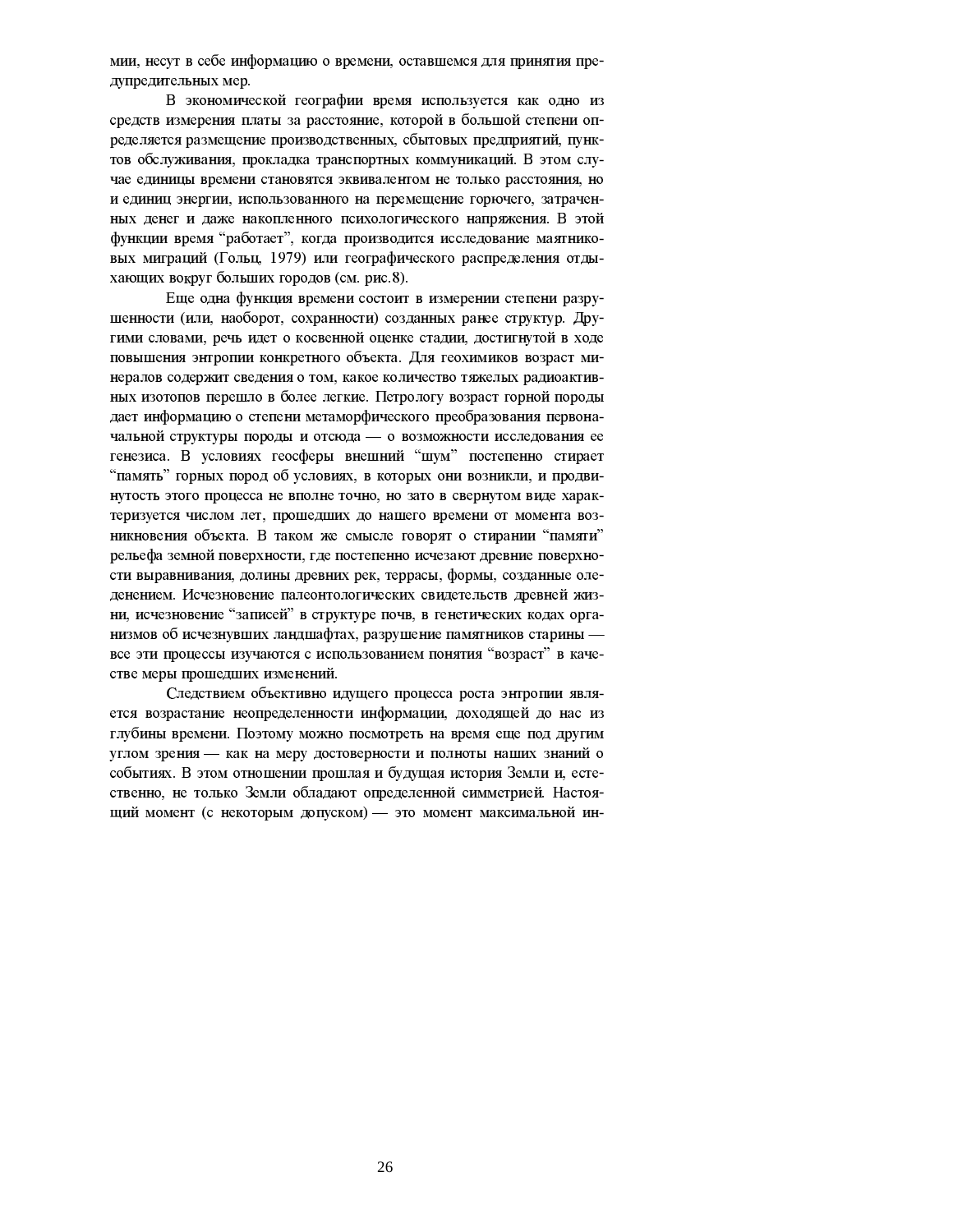формации, доступной наблюдателю. С удалением в будущее уменьшается достоверность прогнозов. В обе стороны убывает количество достоверной информации.

В тех случаях, когда процесс направлен не к равновесию, а от него, время с равным успехом используется для сжатой передачи информации о степени достигнутой системой сложности, совершенства или упорядоченности. Называя стадию, до которой продвинулась сукцессия растительности на определенном участке территории, исследователь сообщает, насколько близок фитоценоз к относительно стабильному климаксовому состоянию, в некотором смысле "совершенному". Называя сообщество растений и животных древним или молодым, биолог вкладывает в это определение взаимную адаптированность составляющих его видов и связанные с ней свойства: замкнутость, устойчивость к внешним возмущениям. "Молодой", "зрелый" или "дряхлый" рельеф для геоморфолога означает, насколько профили морских берегов и продольные профили рек приблизились к идеальной кривой, близкой к гиперболе, а меандры — к сопряженным дугам окружностей. Форма барханов, ледниковых цирков, склонов гор, конфигурация озер со временем стремится к некоему идеальному образу, совершенному в смысле достижения максимального равновесия с окружающей средой. Возраст биологических таксонов имеет другой смысл: чем позже по геологическим "часам" появилось семейство, род, класс, тем сложнее и совершеннее характерные для него механизмы регуляции и восприятия внешней среды, нервная система.

Все приведенные выше примеры можно обобщить следующим образом: в антиэнтропийных процессах время служит обобщенным показателем накопленной системой информации (порядка, сложности, "совершенства"). Под накопленной информацией можно, однако, понимать не только совершенство природных систем, но и наши знания о природе. В этом случае время также используется как параметр, характеризующий глубину проникновения исследователя в существо изучаемых процессов. С возрастанием длительности наблюдений, проводимых научным стационаром, заповедником, метеостанцией, ценность полученной информации непрерывно повышается. Чем больше время, потраченное на изучение, тем менее вероятна ошибка в прогнозировании будущих состояний. Время оказывается связанным отношением дополнительности с ошибкой прогноза. В пределе, при бесконечном времени наблюдений, становится теоретически достижимым, согласно мысли Л.Бриллюэна (Пригожин. 1986), лапласовский детерминизм, т.е. полная предсказуемость будущего. Здесь можно усмотреть аналогию с теоремой К.Шеннона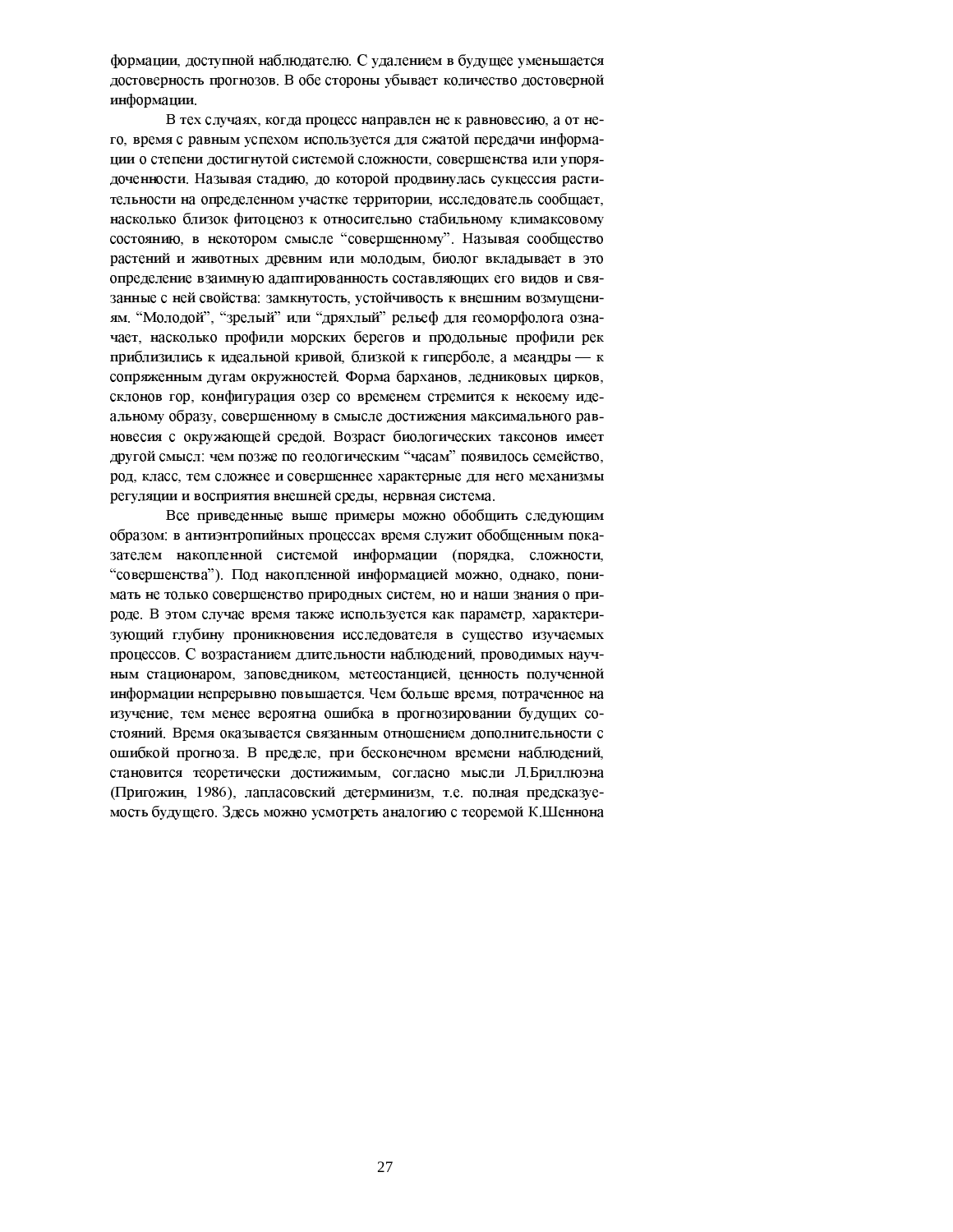о кодировании: чем больше время, затраченное на передачу сообщения (по каналу связи природа-наблюдатель), тем меньше вероятность передать ошибочное сообщение, вызванное шумом.

Нетрудно заметить, что все рассмотренные выше функции, выполняемые представлением о времени в науке и быту, связаны с длительностью интервалов, со свойством времени, обозначаемым термином "дление". Не менее кардинальным свойством хронологических рядов является другое свойство - последовательность. В отличие от пространственных рядов, отдельные точки которых в принципе могут меняться местами, порядок моментов времени произвольно изменить нельзя. С этим свойством связано еще одно "лицо" времени — его способность разграничивать причину и следствие, в каком бы смысле ни употреблялись эти понятия. Указанное свойство приобретает большое значение в тех случаях, когда непосредственная каузальная связь явлений скрыта от естествоиспытателя. Хронологическое ранжирование событий позволяет точное знание зависимости временно заменить более или менее обоснованной гипотезой, вытекающей из правила: причина не может предшествовать следствию. На этом принципе основано предсказание погоды на основе народных примет и научных наблюдений, например, по показаниям барометра. Изучение спорово-пыльцевых спектров в позднеледниковых отложениях из разных частей Русской равнины позволило установить хронологическую последовательность появления древесных пород в разных местах территории и таким образом с большой достоверностью реконструировать движение фронта лиственных и хвойных лесов вслед за отступающим ледниковым покровом. Обнаружение в разновозрастных слоях осадочных горных пород палеонтологических остатков близких форм организмов делает правдоподобным заключение о том, что более поздняя форма произошла от более ранней. Палеогеографы иногда связывают похолодание климата в ледниковое время с кайнозойским горообразованием, хотя достоверно фиксируется только хронологическая последовательность этих событий.

Переход от временного порядка явлений к причинному осложняется в тех случаях, когда проявляет себя causa finalis Аристотеля, т.е. когда конечное состояние некоторой системы определяет ход ее развития к этому состоянию. В современной теории эволюции продолжается дискуссия между последователями Ч. Дарвина и сторонниками взглядов Л.С.Берга и К.Бэра. Согласно последним развитие жизни на Земле имеет целенаправленный характер. Еще сложнее обстоит дело с событиями истории человеческого общества. Здесь, по крайней мере для небольших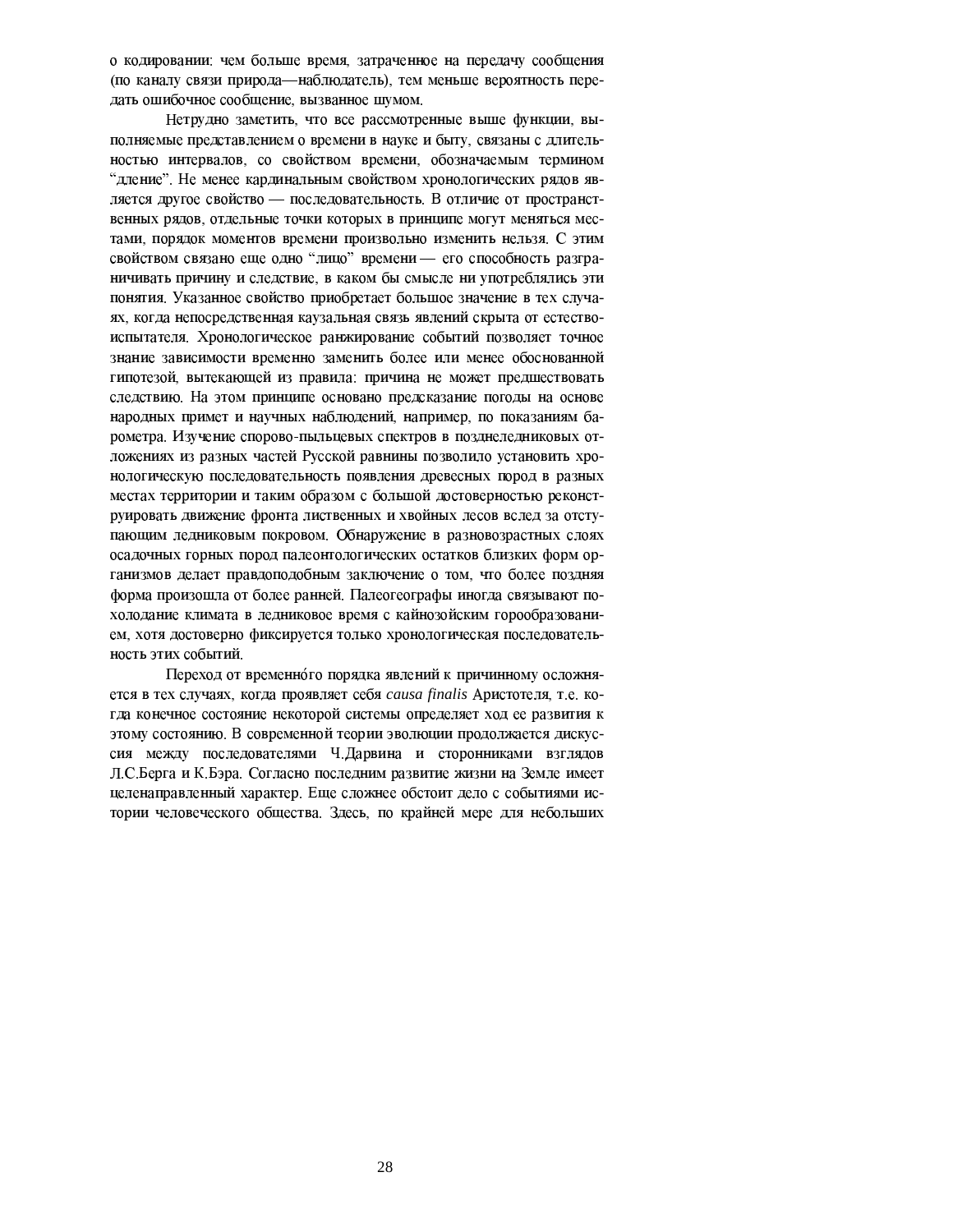отрезков времени, можно с уверенностью утверждать, что переселения народов, войны, реформы, преобразование окружающей среды, как правило, были следствием идеи, в которой центральное место занимал прогноз конечного состояния. Другими словами, следствие при посредстве трансформации в мысленную модель руководило предшествующим процессом. Даже поведение животных, согласно Н.А.Бернштейну, нередко определяется обратной связью через будущее, т.е. прогнозом (Бернштейн, 1962). Но, несмотря на такое обращение причинно-следственной последовательности, переменная времени и здесь необходима для распутывания цепочек каузальных связей.

## §6. Условность времени

Обзор состояния проблемы времени в науках о Земле позволяет вернуться к поставленному в начале вопросу: действительно ли время, существуя объективно, задает движение воспринимаемого нами мира, или оно в большей или меньшей степени является созданием человеческого ума? Изложим точку зрения, которая в свете приведенных фактов представляется правдоподобной.

Как можно было убедиться, существует почти неограниченная возможность выделения частных "времен" в окружающей природе и в обществе, подчас слабо связанных или вообще не связанных между собой. По существу любой направленный процесс, если его расквантовать с помощью присущих ему или внешних для него колебаний, позволяет говорить о собственном времени. Изменяя природу, например, с помощью селекции культурных растений и домашних животных, создания природно-технических систем (гидроэлектростанций и пр.), мы создаем новые ритмы, собираем вместо одного два, три урожая в год, т.е. формируем искусственно новые собственные "времена". Продолжая эту мысль, обратим внимание на то, что современная техника, особенно электроника, производит огромное множество колебательных контуров, каждый из которых, подключенный к источнику энергии, начинает отсчитывать новое, никогда раньше не существовавшее время. Но если создать время так просто, то вполне естественно прийти к заключению, что и в наблюдаемых нами природных процессах время в действительности создано, привнесено человеческим мышлением. Процесс аналогичен тому, как к любому пространству мы после Декарта не можем подходить иначе как с тремя перекрещенными осями координат. На земной шар мы для удобства ориентации накинули сеть меридианов и параллелей, которых в реальности никто никогда не видел. После создания общей теории относительности особенно естественной кажется мысль, что более продуктивно изучение дейст-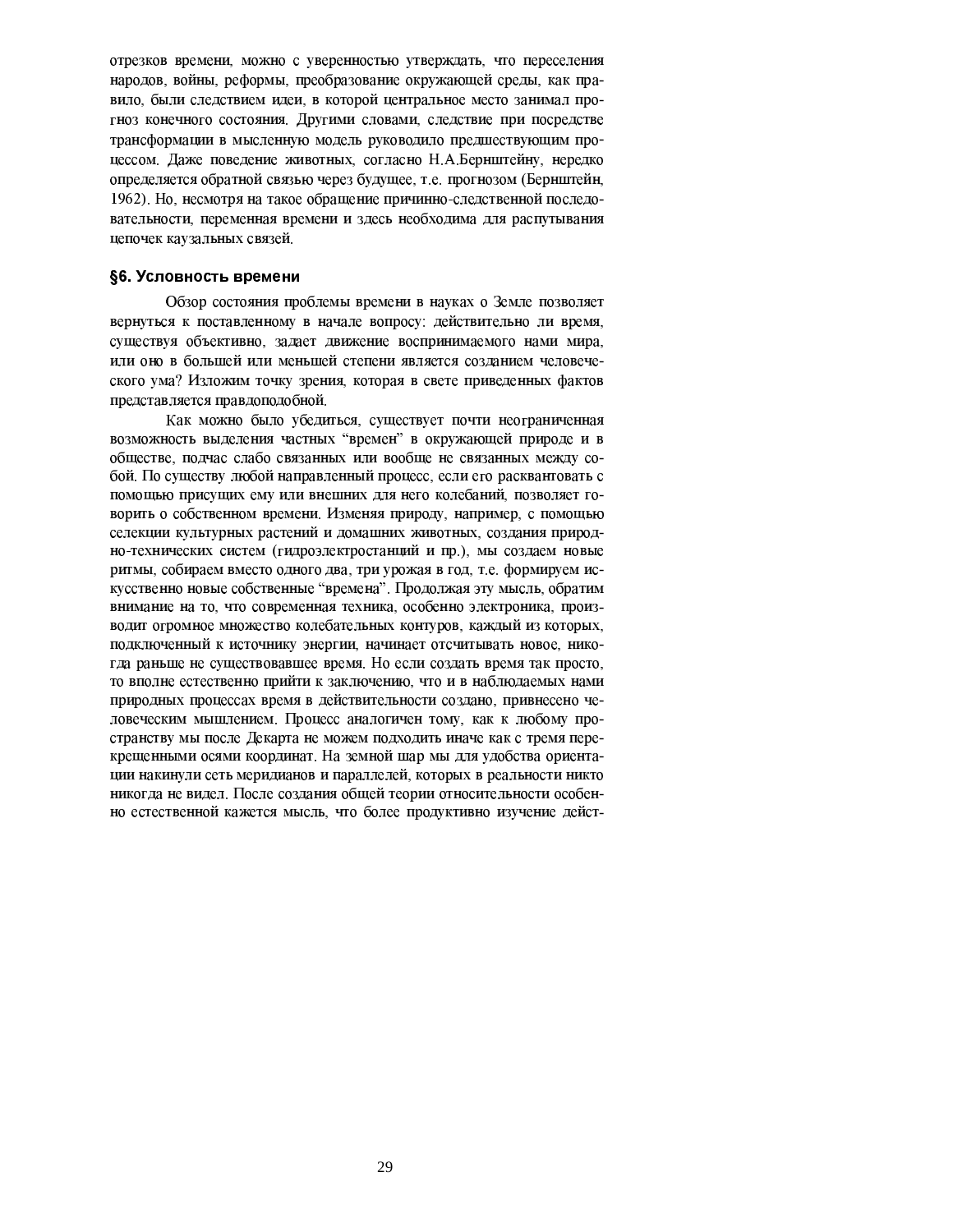вительности не в трех, а в четырех — пространственно-временных — координатах. Физиками обсуждается вопрос о пяти-, шестимерной и т.д. модели мира. Время все больше становится параметром модели, артефактом. Подходя к природному процессу, к колебательному контуру, мы осмысливаем его с помощью понятия "время идет", после чего не остается труда измерить, как, с какой скоростью оно "идет". Для того чтобы не утонуть в разнобое собственных времен, так же естественно было создать для их сравнения единый эталон, нечто вроде мировой валюты, облегчающей переход от одной национальной валюты к другой. Такое единое время было построено на астрономических процессах, принятых *a priori* за равномерные, потом дополнено процессами распада радиоактивных элементов. Но возникает вопрос: а нельзя ли столь же разветвленную картину мира создать, основываясь не на понятии "время идет", а на каком-то другом фундаменте? При этом время может сохраниться в обиходе, но оно уже будет производным от других категорий.

Ответ на поставленный вопрос во многом зависит от того, для каких целей нам нужно понятие времени, какие функции оно выполняет в научном и бытовом представлении о мире. Рассуждениям на эту тему посвящен предыдущий параграф. Из приведенных там примеров следует, что с помощью понятия "время" мы оцениваем различие в состояниях изменяющегося объекта, в частности, степень разрушения или накопления информации. Время также выполняет функцию заместителя расстояния, энергии, денег (плата за расстояние) и помогает различать причину и следствие в цепях событий. Если теперь взять за исходные такие понятия. как "различие состояний", "расстояние", "энергия", "причина и следствие", то на них можно построить картину мира, в которой время будет производным понятием. Трудно лишь сказать, будет ли такая модель удобнее той, что принята сейчас. Возможно, она окажется более громоздкой. Не в этом ли причина того, что в конкуренции моделей победу одержала модель с понятием "время идет" в основании, которая экономнее других описывает действительность? Не следует, однако, полностью исключать из сознания возможность "перевернуть" время, превратив его из базового неопределяемого понятия в производное, вторичное, а может быть, даже вовсе исключить его из элиты необходимых слов. Возможно, дальнейшее развитие науки приведет к необходимости именно такой революции в наших взглядах на мир.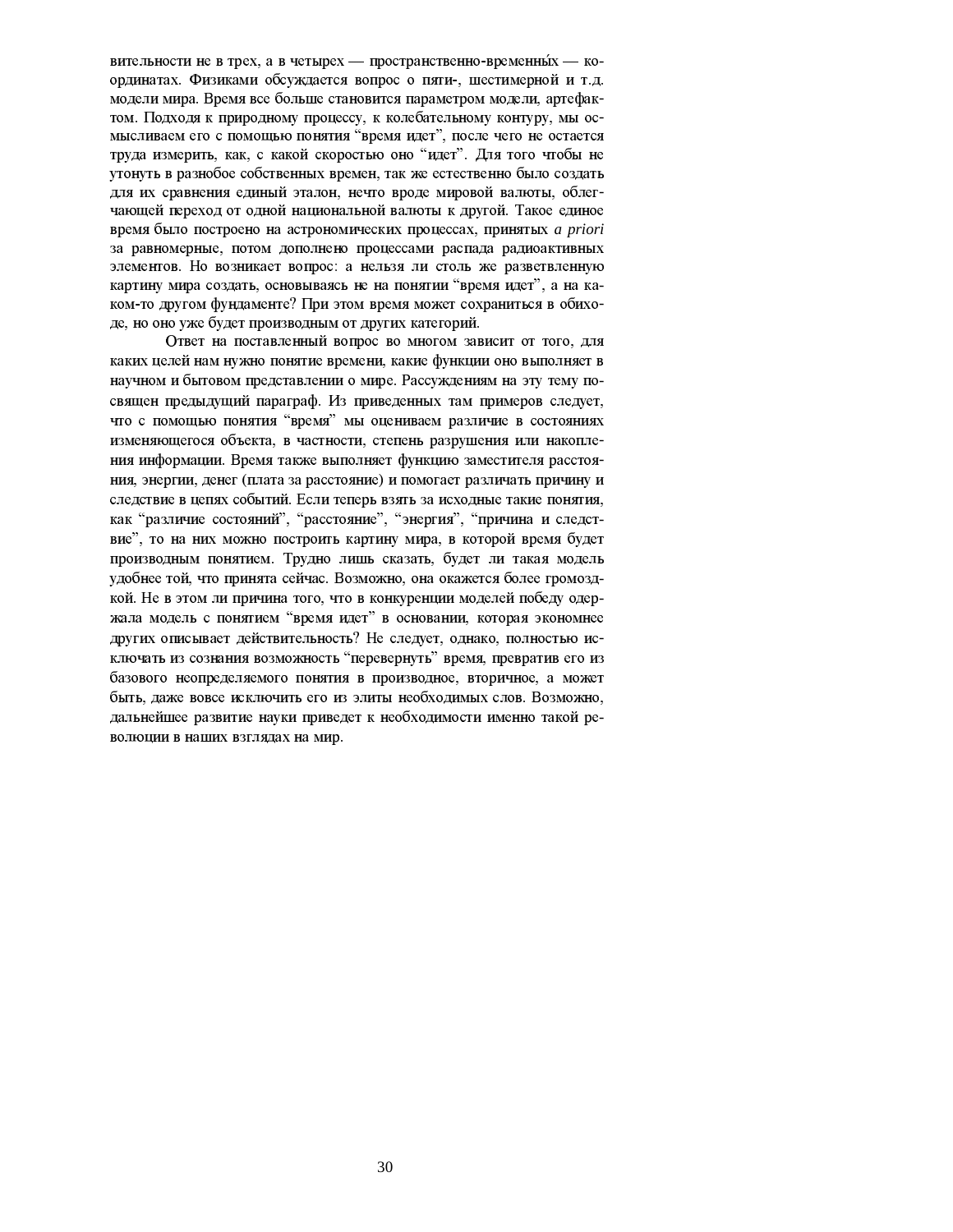# §7. Краткие итоги

- Представление о времени двойственно. Его можно рассматривать  $\mathbf{1}$ . как первопричину всякого движения в доступной нам реальности или как создание человеческого ума, полезное для построения экономной и непротиворечивой модели Мира. Концепции и факты, используемые в науках о Земле, так же как весь ход развития научного знания, склоняют скорее ко второй точке зрения. В этом случае можно предполагать возможность создания другой модели, основанной на других неопределяемых первичных понятиях, например, таких, как причинность.
- 2. Формулирование представлений о времени становится содержательным лишь в том случае, если рассматривается какой-то механизм отсчета, часы. В роли часов может выступать любой процесс, обладающий двумя свойствами: направленностью и квантованностью.
- 3. Практически любой процесс можно охарактеризовать специфическим характерным временем или комплексом характерных времен. Таким образом, количество "часов" и соответствующих им "времен" бесконечно.
- $\overline{4}$ . Как правило, анализ природных явлений макроскопического масштаба позволяет обнаружить в каждом из них набор специфических ритмов, или набор "часов". Ход часов может быть совершенно независимым друг от друга, если их частоты достаточно далеки одна от другой. В противоположном случае может происходить резонансная подстройка колебаний.
- 5. При наличии длинного ряда частот колебательных процессов механизм резонансной подстройки собирает осцилляции в кластеры с модами, различающимися примерно в 3 раза по частоте.
- 6. Конкуренция "часов" за общий энергетический ресурс может приводить к их расхождению по фазе.
- 7. Соединение в одной системе ряда асимптотических процессов с разными характерными временами приводит к созданию иерархической структуры. Аргументом, определяющим положение каждого процесса в иерархии, является характерное время. Процессы, быстрее выходящие на стационарное состояние, подстраиваются к процессам с большим временем релаксации.
- 8. Эволюция биосферы, по-видимому, представляет собой экспоненциальный процесс. На протяжении обозримой истории Земли интервалы между событиями одного порядка сокращаются.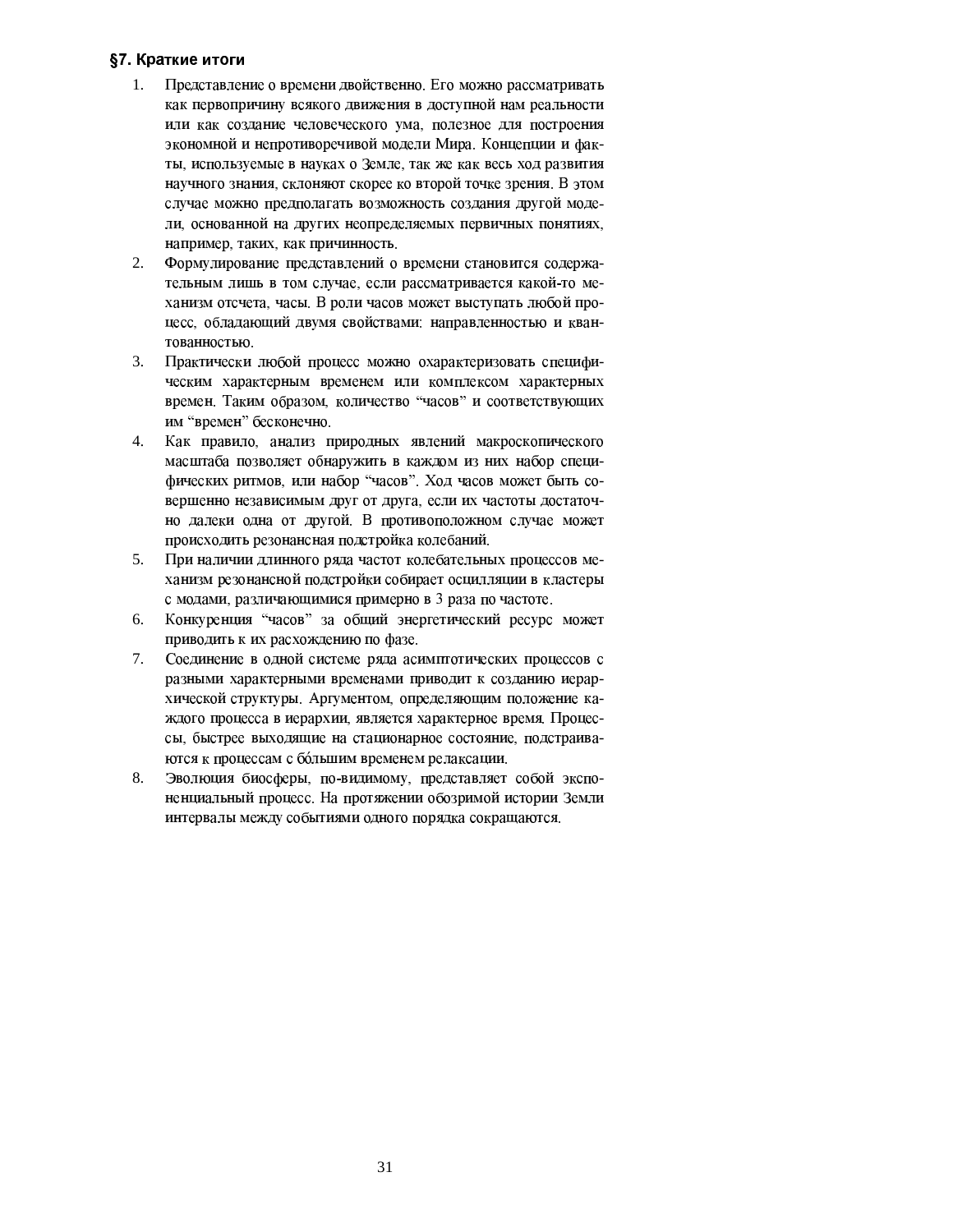- 9. Характерным методологическим приемом в науках о Земле является замена пространственных рядов временными и обратно. Замена может давать качественно верные результаты, хотя строгого обоснования ей дать нельзя.
- 10. Для исследователя ход времени связан с потерей достоверности информации по мере удаления от настоящего момента как в прошлое, так и в будущее.

# ЛИТЕРАТУРА

- АРМАНД А.Д. Саморегулирование и самоорганизация географических систем. М., 1988.
- АРМАНД А.Д., ТАРГУЛЬЯН В.О. Принцип дополнительности и характерное время в географии // Системные исследования. М., 1974. C 146€  $∈$  153.
- БЕРНШТЕЙН Н.А. Проблемы моделирования в биологии активности // Математическое моделирование жизненных процессов. М., 1968.
- ВЕРНАДСКИЙ В.И. Пространство и время в неживой и живой природе // Философские мысли натуралиста. М., 1988. С.210€ €296.
- ВИНОГРАДОВ Б.В. Частотно-пространственный подход к формированию иерархии хорологических понятий // III Всесоюзный симпозиум по теоретическим вопросам географии. Киев, 1979. C.126€ €127.
- ГОЛЬЦ Г.А. Моделирование передвижений населения // Географические исследования городской среды. М., 1979. С.133€ €161.
- ГУМИЛЕВ Л.Н. Этногенез и биосфера Земли. Пассионарность. Вып.2. M., 1979.
- ДЕВИС У.М. Геоморфологические очерки. М., 1962.
- ЕРМОЛАЕВ М.М. Введение в физическую географию. Л., 1975.
- ЖИРМУНСКИЙ А.В., КУЗЬМИН В. И. Критические уровни развития природных систем. Препринт №19. Владивосток, 1986.
- КАЛИНИН Г.П. Пространственно-временной анализ и эргодичность гидрологических элементов // Вестн. Моск. ун-та. Сер. 5. География. 1966 №5 С.19€ €34.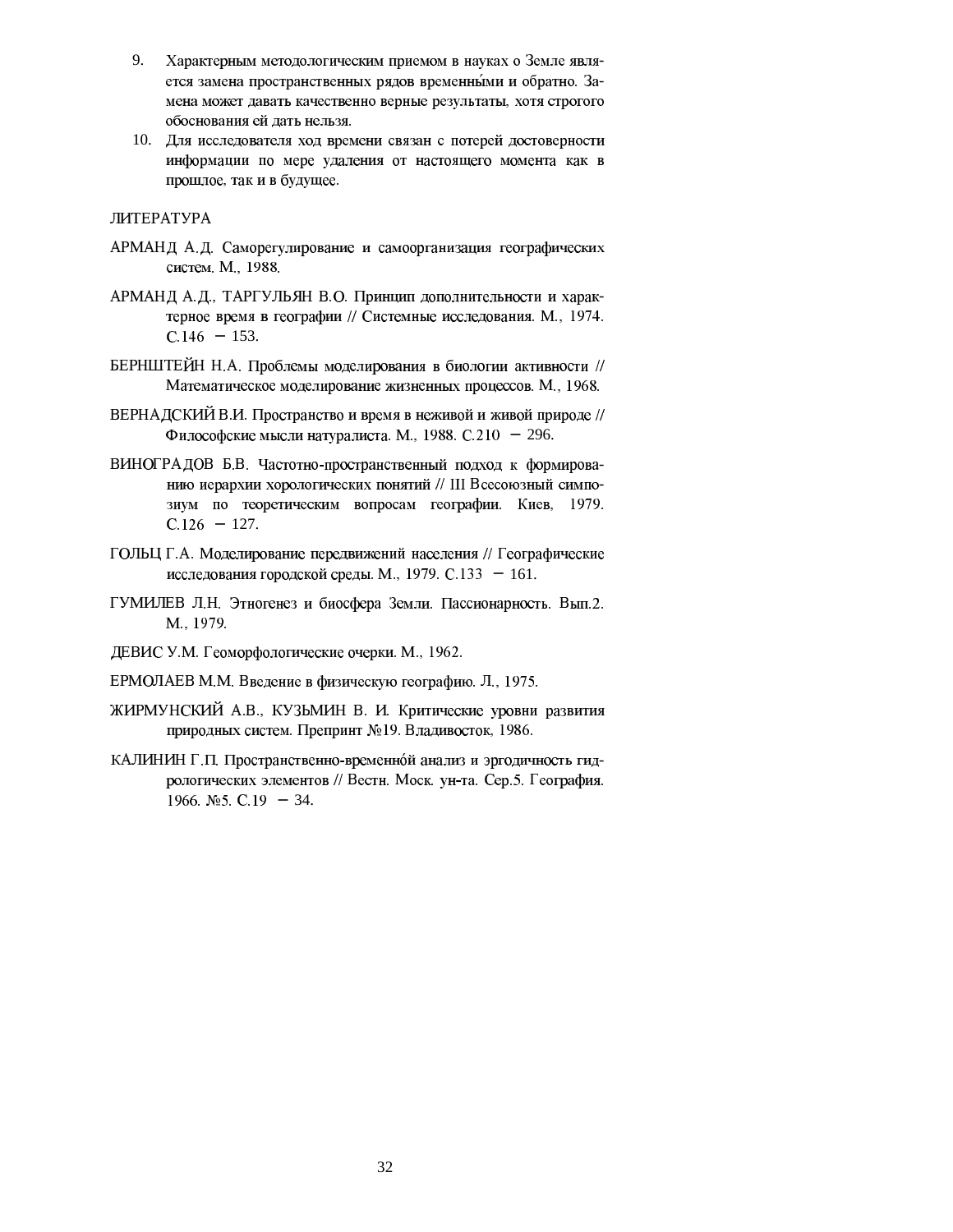- КАМЕНИР Ю.Г. Размерная структура циклических систем: взаимосвязь параметров // Экология моря, 1986. №24. С.42€-€51.
- КРУТЬ И.В. Введение в общую теорию Земли. Уровни организации геосистем. М., 1978.
- КУКОЛ З. Скорость геологических процессов. М., 1987.
- ЛЯПУНОВ А.А. О математическом подходе к изучению жизненных явлений // Математическое моделирование жизненных процессов. M., 1968.
- МЕЙЕН С.В. Понятие времени и типология объектов (на примере геологии и биологии) // Диалектика в науке о природе и человеке. М., 1983 C 311€ € 317.
- МЭНЕСКУ М. Экономическая кибернетика. М., 1986.
- НАЛИВКИН В.Д., КУЗЬМИН В.И., ЛУКЬЯНОВА В.Г. Дискретность в распределении и развитии природных объектов // Тектоника и нефтегазоносность складчатых поясов. Фрунзе, 1984. С.27€-€35.
- ПРИГОЖИН И., СТЕНГЕРС И. Порядок из хаоса. Новый диалог человека с природой. М., 1986.
- ПУЗАЧЕНКО Ю.Г. Пространственно-временная иерархия геосистем с позиций теории колебаний // Моделирование геосистем. Вопр. географии. 1986. Вып. 127. С. 96€-€111.
- РАЗВИТИЕ УЧЕНИЯ О ВРЕМЕНИ В ГЕОЛОГИИ / Под ред. В.И.Оноприенко. Киев, 1982.
- РАУНЕР Ю.Д. Приложение стохастической модели первичной продуктивности к анализу колебаний урожайности зерновых // Изв. АН СССР. Сер. геогр. 1976. №2. С. 13€-€29.
- СИМАКОВ К.В. Теоретические основы подразделения геологического времени // Геология и геофизика. 1977. №4. С.49€-657.
- УИЛСОН А., УИЛСОН М. Информация, вычислительные машины в проектировании систем. М., 1968.
- ХАРВЕЙ Д. Научное объяснение в географии. Общая методология науки и методология географии. М., 1974.
- ХИЛЬМИ Г.Ф. Основы физики биосферы. Л., 1966.